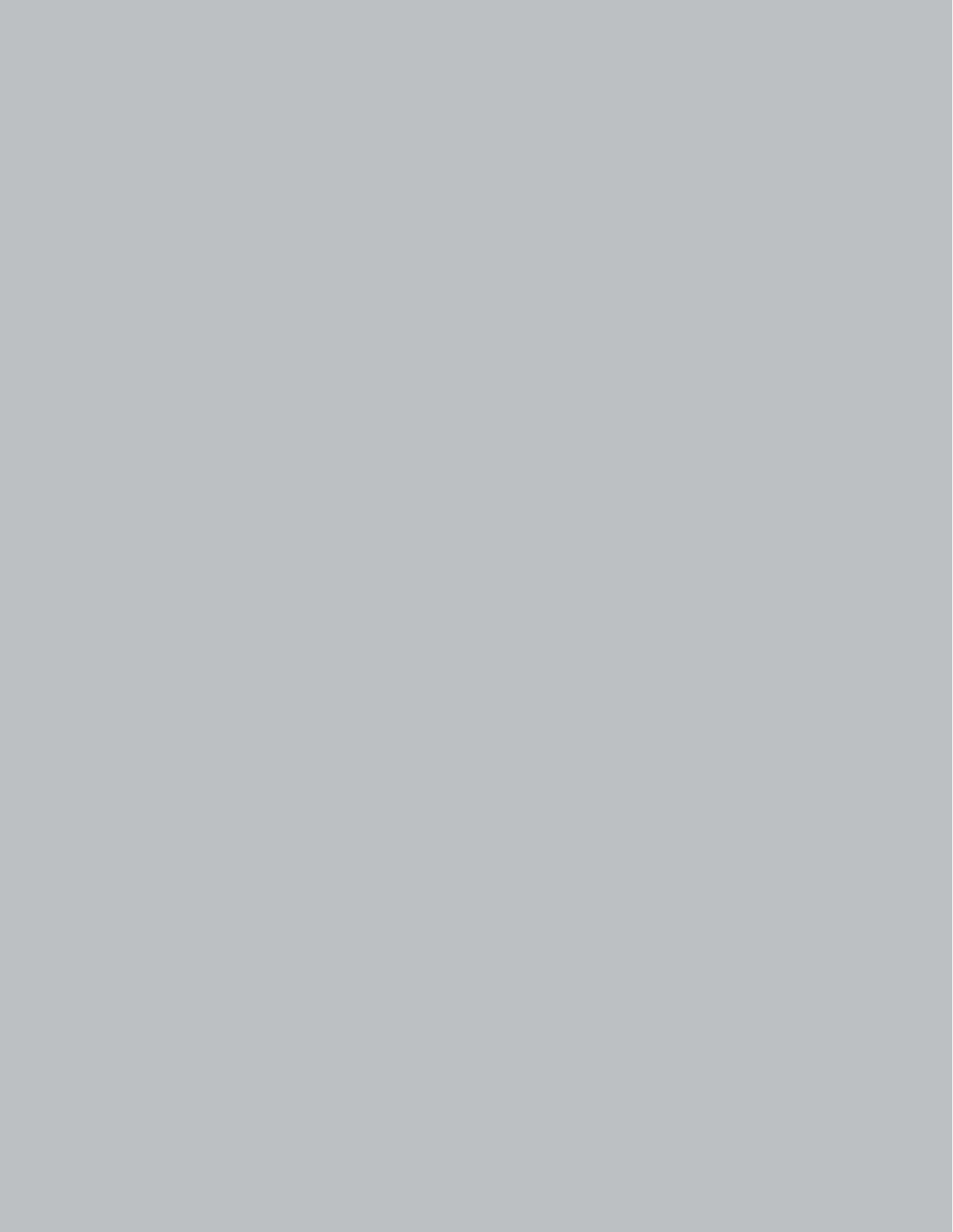**CHAPTER**

# **Dual eligible beneficiaries: An overview**

ual eligibles are a vulnerable and costly group. They tend to be poor and report lower health status than other beneficiaries, and cost Medicare about 60 percent more than nondual eligibles. Nevertheless, our profile of dual eligibles finds a diverse population, with spending con-<br>profile of dual eligibles finds a diverse population, with spending con-

centrated among a minority of beneficiaries and a significant portion reporting good health and few physical and cognitive limitations.

### **In this chapter**

- Who are dual eligibles?
- What are their spending and care patterns?

3

- How is their access to care?
- How do coverage and payment policies work for dual eligibles?

Coverage and payment policies, which affect how beneficiaries receive

their care, are complicated by the intersection of Medicare and 50 separate state Medicaid policies. The Commission finds that current policy toward dual eligibles creates incentives to shift costs between payers, often hinders efforts to improve quality and coordinate care, and may reduce access to care. This chapter provides a foundation for assessing policy alternatives available to the Medicare program for addressing the care needs and costliness of beneficiaries who are eligible for both Medicare and Medicaid.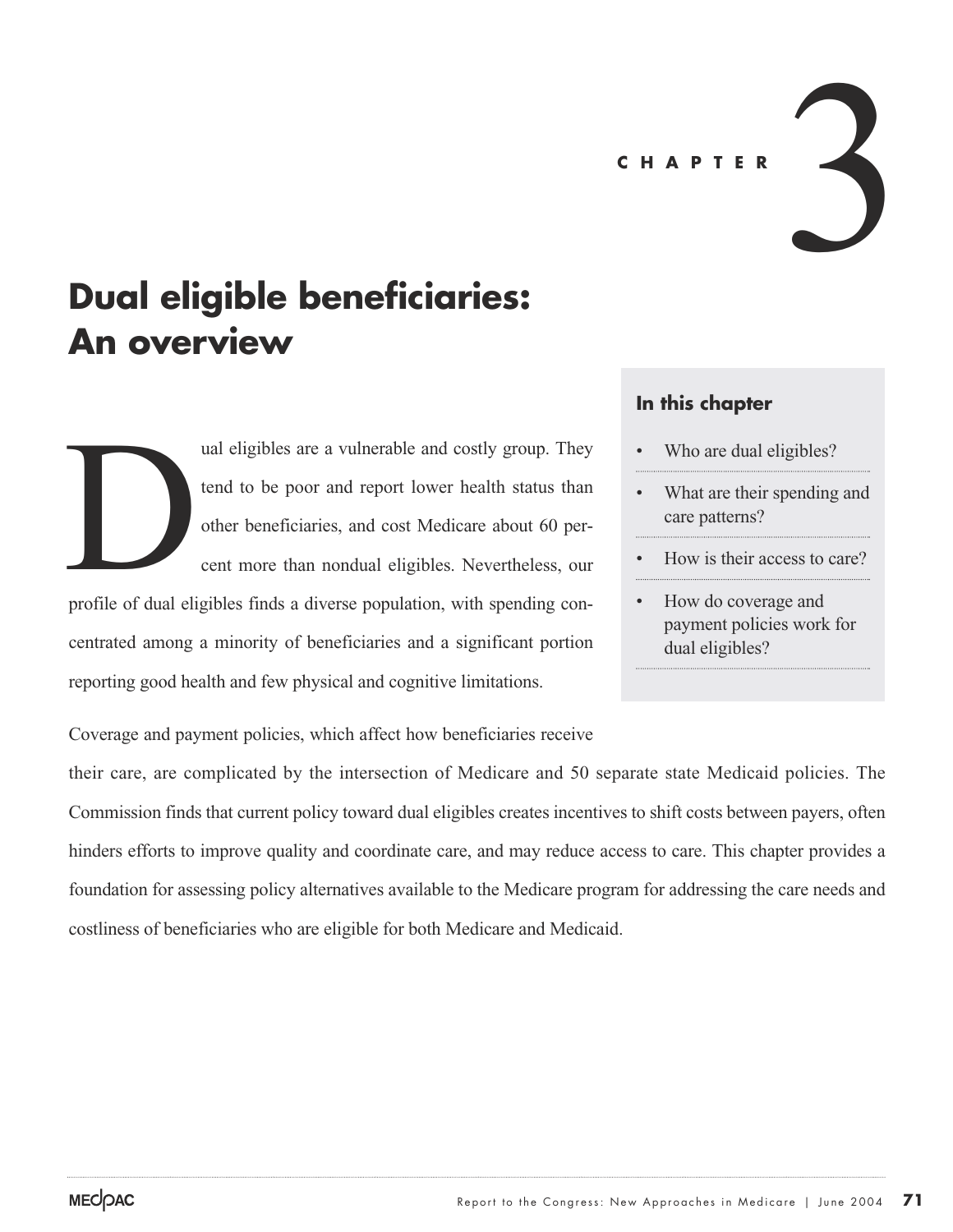Dual eligibles are persons who qualify, in some way, for both Medicare and Medicaid coverage. Medicare covers their acute care services, while Medicaid covers Medicare premiums and cost sharing, and—for those below certain income and asset thresholds—long-term care services and, until 2006, prescription drugs, among other services. We use the term "dual eligible" to encompass all Medicare beneficiaries who receive Medicaid assistance, including those who receive the full range of Medicaid benefits and those who receive assistance only with Medicare premiums or cost sharing.

Dual eligibles as a whole are a particularly vulnerable subgroup of Medicare beneficiaries. By virtue of their eligibility for Medicaid coverage, they tend to be poor and report lower health status than other beneficiaries. Medicaid plays an important role in reducing out-ofpocket spending for this population and potentially improving access to care.

Dual eligibles are more expensive for Medicare than other beneficiaries. About 15 to 17 percent (6.2 to 7.0 million) of Medicare beneficiaries in 2001 were dual eligible, accounting for about 22 to 26 percent of Medicare spending.<sup>1</sup> Total spending—across all payers—for dual eligibles averaged about \$20,840 per person in 2001, more than twice the amount for other Medicare beneficiaries.

Given dual eligibles' vulnerability and relative costliness, do Medicare's current eligibility, coverage, and payment policies promote access to quality care for this population? Could their needs be better met? And, are there ways to meet their needs more cost effectively? This chapter provides a foundation for assessing the need for policy alternatives and reports information about dual eligibles that could be used to guide future policy in this area.

Because of MedPAC's charter to recommend improvements to the Medicare program, we address these questions from the Medicare perspective. This focus should not diminish the significant resources and energy states devote to assisting dual eligibles, however. In 1999, dual eligibles represented 19 percent of Medicaid recipients and accounted for 35 percent of Medicaid spending (Kaiser 2003a). Accordingly, a complete assessment of the impact of current policy and alternative policies must take into account how resources can be aligned across both programs to improve dual eligibles' access to quality care.

Our profile of dual eligibles, based on analysis of Medicare Current Beneficiary Survey (MCBS) data, finds a diverse population. Although a high proportion have characteristics associated with being poor (e.g., female, minority, poorly educated), they vary greatly in other respects (e.g., living situation, health status, age). We find that over one-third of dual eligibles are under 65, 38 percent have cognitive or mental impairments, 22 percent have multiple physical impairments, and 23 percent are institutionalized. However, a full 40 percent of all dual eligibles have less debilitating physical conditions or no impairments at all.

Medicare spending on dual eligibles is concentrated among a minority of the population. Dual eligibles are more likely to use all types of Medicare-covered services than nondual eligibles, and average Medicare spending is higher for dual eligibles across all services. However, when we consider average Medicare spending on services only for those beneficiaries who actually use services, we find that dual eligibles have lower spending per beneficiary than other beneficiaries for hospital, skilled nursing facility (SNF), and home health services. Dual eligibles are also more likely to receive care in long-term care facilities than other Medicare beneficiaries.

Dual eligibles' access to care is generally good. We found, from analyzing MCBS and Consumer Assessment of Health Plans Survey (CAHPS) data, that about 86 percent of dual eligibles report having a usual source of care and receiving both immediate and regular care when needing it. However, beneficiaries with other sources of supplemental insurance tend to rate their access more highly. Medicare-only beneficiaries (those with no supplemental insurance) rate their access worse than dual eligibles on some measures and better than dual eligibles on others.

Coverage and payment policies affect how beneficiaries receive their care and, so, influence access to care as well as the quality and cost of the care. Both Medicare and Medicaid (which includes some 50 state programs) have rules and processes for determining which program covers which service and the payment amount for each service. Specifically, we find that the current coverage and payment policies for dual eligibles:

- create incentives to shift costs between payers;
- often hinder efforts to improve quality and coordination of care;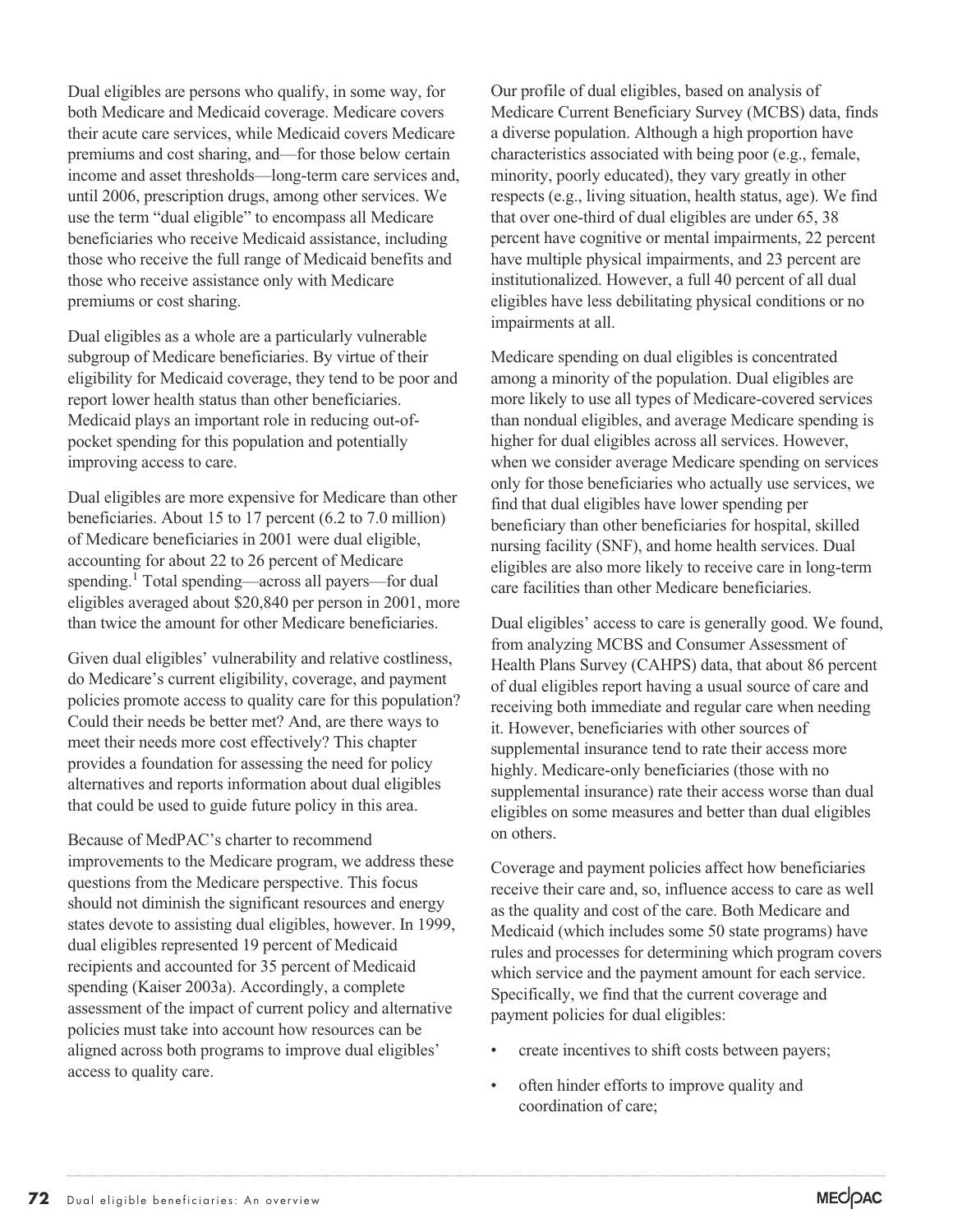- lead to coverage conflicts that are difficult to resolve;
- may threaten access to care; and
- are inconsistent on whether dual eligibles are considered Medicare beneficiaries first—meaning that Medicare protections should prevail when Medicare and Medicaid program requirements conflict.

## **Who are dual eligibles?**

Dual eligibles are those who meet eligibility requirements for both Medicare and Medicaid and are enrolled in both programs. We explore these technical qualifications before profiling their demographic and health status characteristics. Naturally, many characteristics of the dual eligible population are related to their eligibility qualifications.

### **What are the criteria for dual eligibility?**

Medicare beneficiaries can qualify for Medicaid if they meet certain income and resource requirements or have high health care bills. Each state sets its own eligibility standards and determines the scope of benefits provided to Medicaid beneficiaries, within federal guidelines.

Dual eligibles can be divided into several different categories, each qualifying for a different set of covered benefits (Table 3-1, p. 74). Although identifying which beneficiaries are in which category is important for our understanding of the spending and care patterns of dual eligibles, most data sources that researchers rely upon (e.g., the enrollment data base and MCBS) do not explicitly identify a beneficiary's eligibility category. Efforts are underway to better link Medicare and Medicaid data, but in the meantime, it is important to understand conceptually the differences between "full" dual eligibles and those who participate only in the Medicare Savings Programs, which offer partial supplemental coverage.

### **Full dual eligibles**

Most dual eligibles qualify to receive full Medicaid benefits. Full dual eligibles are entitled to receive all benefits covered by Medicaid, such as nursing home and other institutional care, home care, dental care, mental health care and therapy, eye care, transportation to and

from providers, and prescription drug coverage.<sup>2</sup> Medicaid also pays their Medicare Part A (if necessary) and Part B premiums and cost sharing for all Medicare Part A and Part B services.

Beneficiaries have two pathways to receiving full Medicaid benefits. First, they may be eligible if they have incomes less than or equal to 73 percent of poverty (the Supplemental Security Income eligibility level) and assets not in excess of \$2,000 for individuals and \$3,000 for couples. States have the option to set higher asset thresholds and extend full Medicaid benefits to beneficiaries with incomes up to 100 percent of poverty.

Beneficiaries can also receive full Medicaid benefits if their medical expenses are high enough to reduce their net income below a state-specified level. These beneficiaries are considered "medically needy." Often, beneficiaries become medically needy if they have a chronic illness like diabetes or dementia that leads to significant and overwhelming medical expenses, or if they move to a nursing home. States are not required to offer medically needy programs, but 39 states do. For medically needy beneficiaries, states also have the option of paying the Part B premium.

Two additional programs are available to states to assist low-income beneficiaries: the Special Income Rule for Nursing Home Residents program, known as the 300 percent rule, and the Home- and Community-Based Services Waivers program. The 300 percent rule allows beneficiaries with incomes up to 300 percent of the Supplemental Security Income eligibility income level to receive full Medicaid benefits, Medicare Part B premiums, and cost sharing if they are in an institution.<sup>3</sup> The latter program provides Medicaid-covered home- and community-based services to those beneficiaries who would be eligible for Medicaid if they resided in an institution. These beneficiaries might then continue to live in the community with assistance (personal care, for example) rather than in an institution.

### **Medicare savings programs**

Beneficiaries with somewhat higher income and asset levels are eligible for more limited Medicaid coverage. Beneficiaries with income and assets that exceed state requirements for Medicaid but have incomes below 100 percent of poverty and meet an asset test (no more than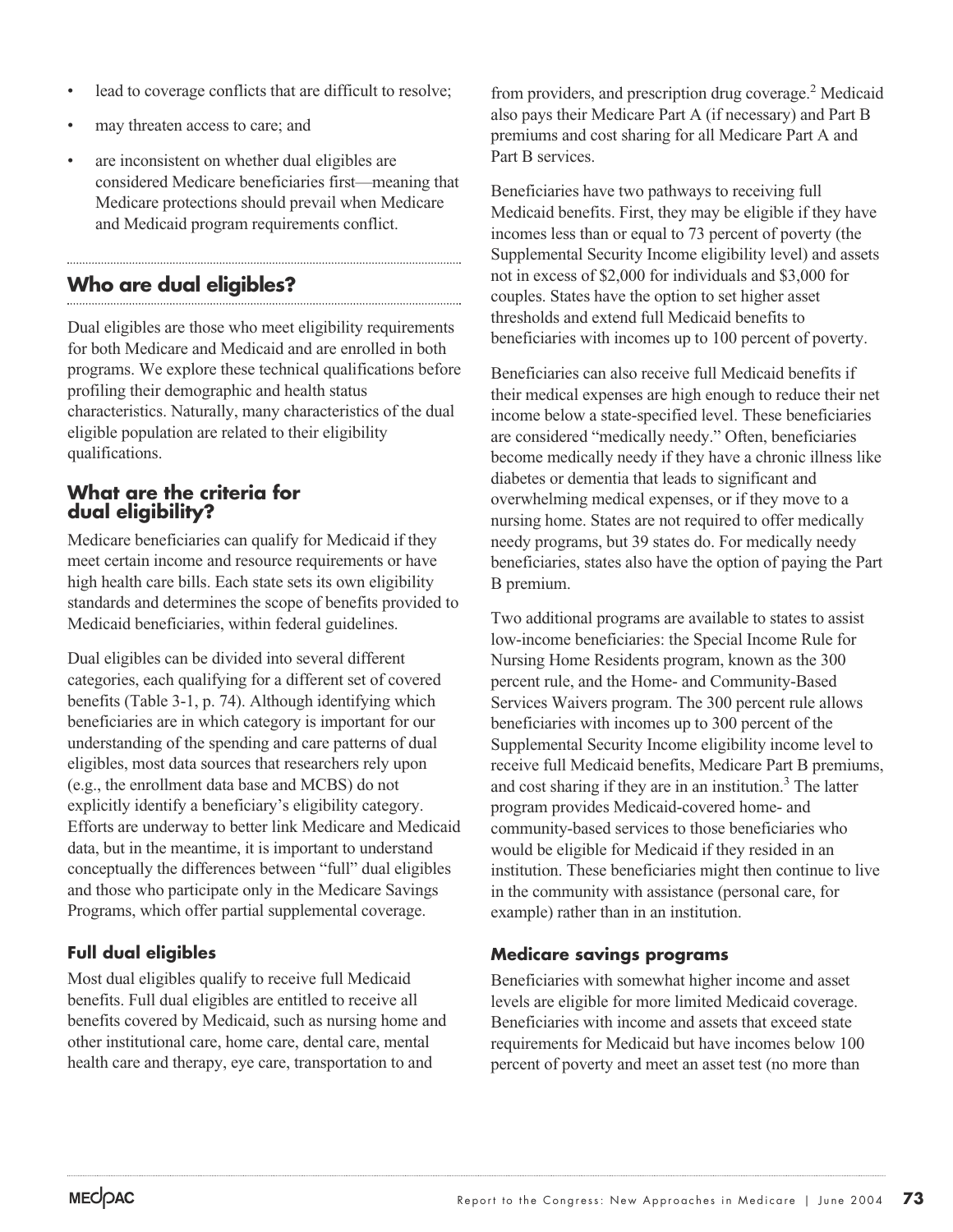### **How do Medicare beneficiaries qualify for Medicaid?**

| Type of dual eligible                          | <b>Medicaid benefits</b>                                                                                          | <b>Required</b>                                                                              | <b>Optional</b>                                                                                                    |
|------------------------------------------------|-------------------------------------------------------------------------------------------------------------------|----------------------------------------------------------------------------------------------|--------------------------------------------------------------------------------------------------------------------|
| Full dual                                      |                                                                                                                   |                                                                                              |                                                                                                                    |
| Meets low-income<br>standard                   | Wrap-around Medicaid benefits,<br>Medicare premiums and cost<br>sharing                                           | Income: ≤73 percent of FPL*<br>Asset limit:<br>\$2,000 (individual)<br>\$3,000 (couple)      | Income: 74-100 percent of FPL<br>Asset limit: higher asset threshold                                               |
| Medically needy (has<br>high medical expenses) | Wrap-around Medicaid benefits,<br>Medicare premiums and cost<br>sharing (extent of coverage may<br>vary by state) | None                                                                                         | By deducting incurred medical<br>expenses from income, individual<br>may spend down to a state-<br>specified level |
| Medicare savings program                       |                                                                                                                   |                                                                                              |                                                                                                                    |
| QMB                                            | Medicare premiums and cost<br>sharing                                                                             | Income: up to 100 percent of FPL<br>Asset limit:<br>\$4,000 (individual)<br>\$6,000 (couple) | None                                                                                                               |
| <b>SLMB</b>                                    | Part B premium                                                                                                    | Income: 100-120 percent of FPL<br>Asset limit:<br>\$4,000 (individual)<br>\$6,000 (couple)   | None                                                                                                               |
| $Q$ <sup>**</sup>                              | Part B premium                                                                                                    | Income: 120-135 percent of FPL<br>Asset limit:<br>\$4,000 (individual)<br>\$6,000 (couple)   | None                                                                                                               |

**Eligibility criteria**

Note: FPL (federal poverty level), QMB (qualified Medicare beneficiary), SLMB (specified low-income Medicare beneficiary), QI (qualifying individual). These requirements apply for 2003.

\* States that elect the so-called "209b option" can set more stringent income and asset limits.

\*\* The QI program is funded under a block grant that was extended through September 31, 2004.

\$4,000 for an individual and \$6,000 for a couple) are eligible to be qualified Medicare beneficiaries (QMBs). Medicaid pays their Medicare premiums and cost sharing.<sup>4</sup>

Beneficiaries with incomes between 100 and 120 percent of poverty are eligible to be specified low-income Medicare beneficiaries (SLMBs). Medicaid pays their Part B premium.

Medicare beneficiaries may also receive benefits through the qualifying individual (QI) program. The Balanced Budget Act of 1997 established the QI program as a capped federal allocation to states, out of which states pay the Part B premiums for qualifying Medicare beneficiaries. Originally set to last five years, starting in 1998, the QI program was recently extended through September 31, 2004. Because the QI program is subject to an annual federal funding cap, the number of Medicare beneficiaries who may participate in the program is limited.

Some Medicare beneficiaries who previously qualified for Medicare because of a disability but then returned to work may purchase Medicare Parts A and B. If their income is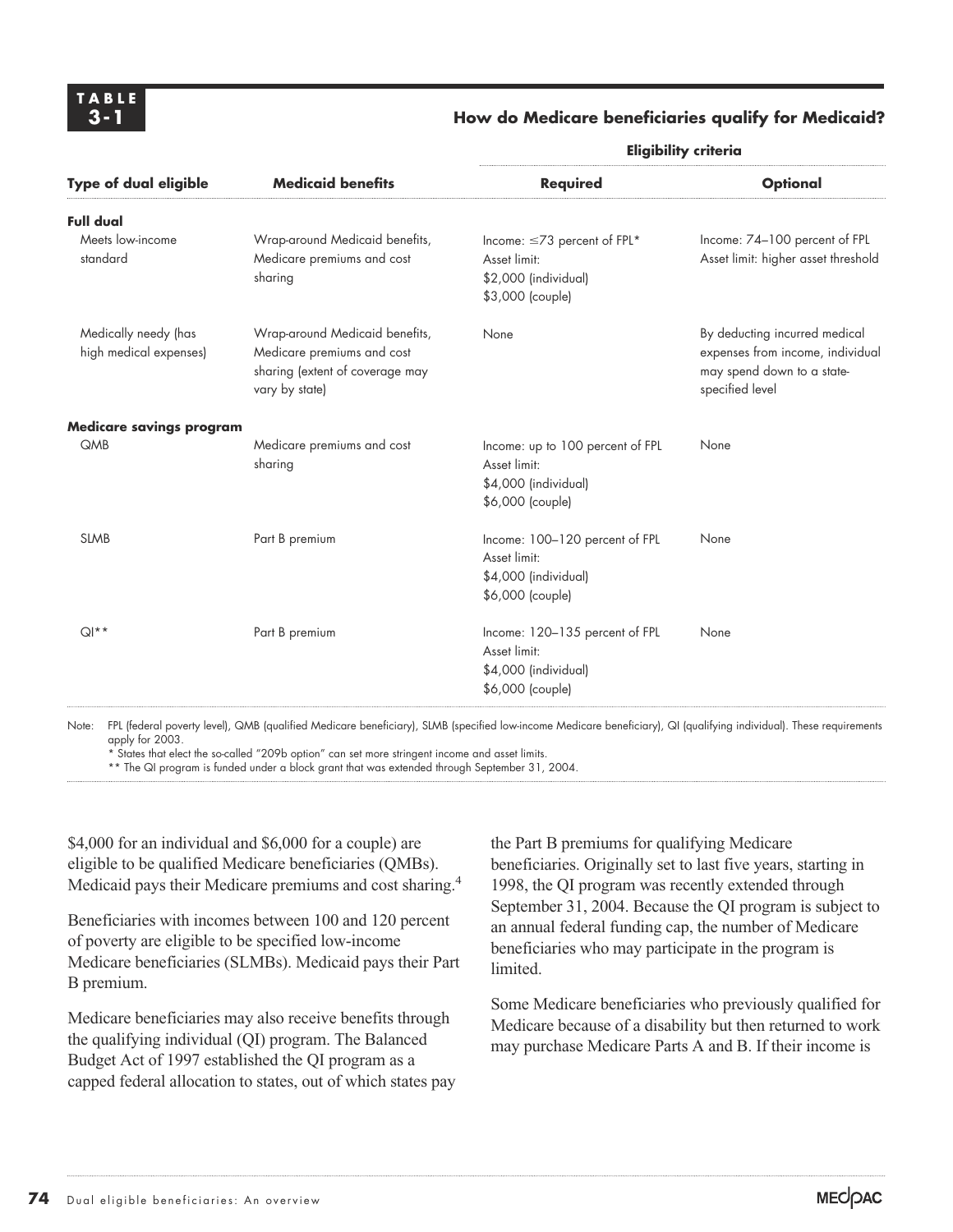less than 200 percent of poverty but they do not qualify for any other Medicaid assistance, they may be eligible for the Qualified Disabled and Working Individuals program, through which Medicaid pays their Part A premiums.

### **Implications of eligibility criteria**

Eligibility and benefits offered to dual eligibles can vary greatly by state. Medicare beneficiaries residing in one state might qualify for full wrap-around Medicaid benefits, coinsurance, and cost sharing, while similar beneficiaries in another state might only qualify to have their Medicare Part B premiums paid. These differences in eligibility across states translate into differences in basic health insurance coverage and out-of-pocket spending, which can in turn affect access to needed health care.

Also, even if beneficiaries are eligible for Medicaid benefits, they may not be enrolled in the program, which may limit their use of health care. Seventy-eight percent of those who qualify for the QMB program are enrolled and only 18 percent of those eligible for the SLMB program are enrolled (Moon et al.  $1998$ ).<sup>5</sup> The barriers to program participation are numerous. Beneficiary education about the programs is often underfunded or lacking. Welfare workers, Social Security Administration employees, and community-based organizations may not know enough about the programs to conduct effective outreach, and states, facing increasing budgetary pressures in recent years, may not have the resources to implement or maintain extensive outreach programs. Beneficiaries may choose not to enroll if the state has Medicaid estate recovery requirements. Furthermore, enrollment processes that require long waits in welfare offices, face-to-face interviews, and extensive documentation of income and assets can deter beneficiaries from enrolling. Language and transportation pose further difficulties.

### **What are the demographic and health characteristics of the dual eligible population?**

How do dual eligibles differ from other Medicare beneficiaries? Dual eligibles are more likely to have characteristics that make them more vulnerable—such as fewer resources and poorer health—than nondual

eligibles. However, many other characteristics—such as age, disability level, living arrangement, and health status—vary significantly among dual eligibles.

### **Overview of the dual eligible population**

By definition, dual eligibles are poor: over 60 percent live below the poverty level, and 94 percent live below 200 percent of poverty (Table 3-2, p. 76). $^{6}$  A disproportionate share lack a high school diploma and are African American or Hispanic. They are also more likely to be female.

The dual eligible population is more likely than the rest of the Medicare population to be disabled (under age 65 and eligible for Medicare because of a disability) or at least 85 years old. More than one-third of dual eligibles are eligible for Medicare because they are disabled, and 14 percent are age 85 or older. In fact, dual eligibles are three times more likely to be disabled than the nondual eligible population.

Relative to nondual eligibles, dual eligibles report poorer health status on the MCBS. The majority report good or fair status, but just over 20 percent of the dual eligible population (compared with less than 10 percent of the nondual eligible population) report being in poor health. Dual eligibles are also more likely to have greater limitations in activities of daily living (ADLs)—e.g., bathing and dressing—than nondual eligibles. One-third of dual eligibles have impairments in three to six ADLs. A full 45 percent of dual eligibles do not report any limitations in these activities.

Almost one-quarter of dual eligibles reside in an institution, compared with 3 percent of nondual eligibles. Although a small proportion live with their spouses, onethird of dual eligibles live with family members and nonrelatives, and another one-third live alone.

Dual eligibles are more likely to suffer from cognitive impairment and mental disorders, and they have higher rates of diabetes, pulmonary disease, stroke, and Alzheimer's disease than do nondual eligibles (Murray and Shatto 1998, CMS 2002).

The vast majority of dual eligibles have no other supplemental insurance—other than Medicaid—and those who do often obtain such coverage through other public programs (such as the Department of Veterans Affairs or a state-sponsored drug plan).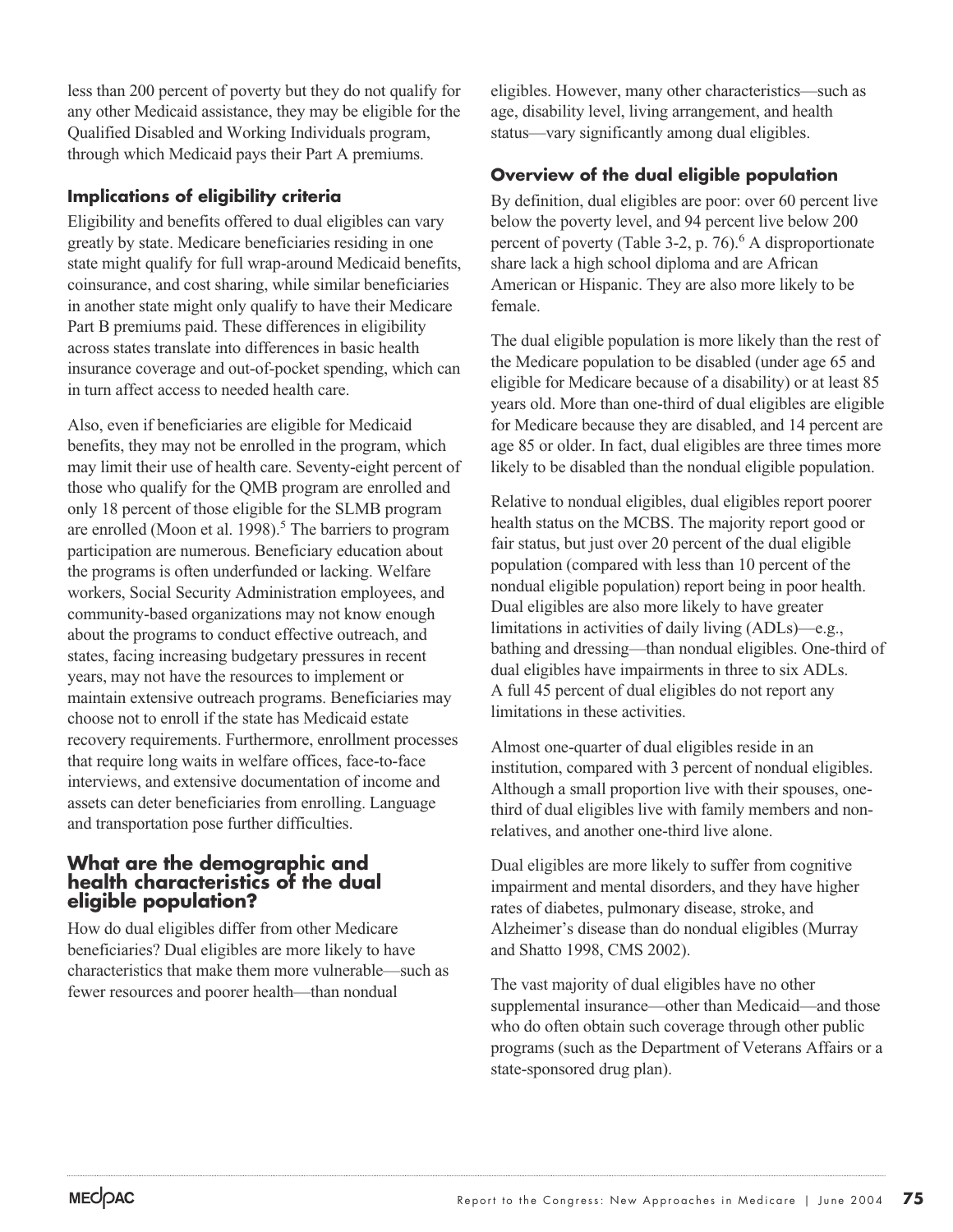### **TABLE 3-2**

### **Differences between nondual and dual eligible beneficiaries, 2001**

| <b>Characteristics</b>         | <b>Nondual</b><br>eligible | Dual<br>eligible |
|--------------------------------|----------------------------|------------------|
| Demographics                   |                            |                  |
| Male                           | 45%                        | 38%              |
| Female                         | 55                         | 62               |
| White, non-Hispanic            | 84                         | 57               |
| African American, non-Hispanic | 7                          | 21               |
| Hispanic                       | 6                          | 15               |
| Other                          | 3                          | 7                |
| $<$ 65                         | 10                         | 36               |
| $65 - 74$                      | 47                         | 26               |
| $75 - 84$                      | 32                         | 24               |
| $85+$                          | 11                         | 14               |
| Health status and ADLs         |                            |                  |
| Excellent or very good         | 43                         | 17               |
| Good or fair                   | 49                         | 62               |
| Poor                           | 8                          | 21               |
| No ADLs                        | 71                         | 45               |
| $1-2$ ADLs                     | 19                         | 22               |
| 3-6 ADLs                       | 10                         | 33               |
| Residence                      |                            |                  |
| Urban (in an MSA)              | 77                         | 73               |
| Rural (non-MSA)                | 23                         | 27               |
| Institution                    | 3                          | 23               |
| Alone                          | 28                         | 31               |
| With spouse                    | 55                         | 16               |
| With children, nonrelatives,   |                            |                  |
| others                         | 14                         | 31               |
| Education                      |                            |                  |
| No high school diploma         | 28                         | 62               |
| High school diploma only       | 31                         | 23               |
| Some college or more           | 41                         | 15               |
| Income status                  |                            |                  |
| Below poverty                  | 9                          | 62               |
| 100-125% of poverty            | 9                          | 20               |
| 125-200% of poverty            | 24                         | 12               |
| 200-400% of poverty            | 38                         | 4                |
| Over 400% of poverty           | 21                         | 1                |
| Supplemental insurance status  |                            |                  |
| Medicare or                    |                            |                  |
| Medicare/Medicaid only         | 12                         | 91               |
| Medicare managed care          | 18                         | 1                |
| Employer                       | 36                         | 1                |
| Medigap                        | 26                         | 1                |
| Medigap/employer               | 5                          | 0                |
| Other                          | $\overline{2}$             | 7                |

Note: ADL (activity of daily living), MSA (metropolitan statistical area). We count beneficiaries as dual eligibles if the months they qualify for Medicaid exceed the number of months they qualify for other supplemental insurance. In 2001, poverty was defined as income of \$8,494 for people living alone and \$10,715 for married couples.

### **Subgroups of dual eligibles**

Because the heterogeneity of the dual eligible population makes it difficult to identify the typical dual eligible, we identified six subgroups of dual eligibles that share similar health status profiles and reasons for Medicare eligibility. Segmenting the population in this way and examining changes in the composition and spending patterns over time may help policymakers better target policy options to particular groups (Table 3-3).<sup>7</sup>

Both for aged beneficiaries and for beneficiaries eligible for Medicare because of a disability, we identified the following subgroups of beneficiaries with:

- Mental or cognitive disabilities,
- Limitations in two or more ADLs (and no mental or cognitive disabilities), and
- Limitations in fewer than two ADLs (and no mental or cognitive disabilities).

This analysis excludes beneficiaries with end-stage renal disease and is based on pooled MCBS data over two separate three-year periods. We identified beneficiaries with mental or cognitive disabilities primarily by survey responses, diagnosis and other information from Medicare claims, and self-reported prescription drug use. We did not assign those who reported only depression to this category. We determined beneficiaries' difficulty with ADLs based on survey responses.<sup>8</sup>

Among aged dual eligibles, just less than half have fewer than two ADL limitations and about one-third have mental or cognitive impairments. The smallest group of aged dual eligibles consists of those with more than two ADL limitations. About 17 percent of aged dual eligibles were initially eligible for Medicare due to a disability before they were 65.<sup>9</sup>

Dual eligibles who are under 65 and eligible for Medicare because of a disability have a different health status profile than the aged dual eligibles, with the majority (more than one-half) having mental or cognitive impairments. Similar to the aged dual eligibles, however, relatively few of the under 65 disabled dual eligibles have two or more ADL limitations and no cognitive or mental problems.

Source: MedPAC analysis of Cost and Use file, 2001 Medicare Current Beneficiary Survey.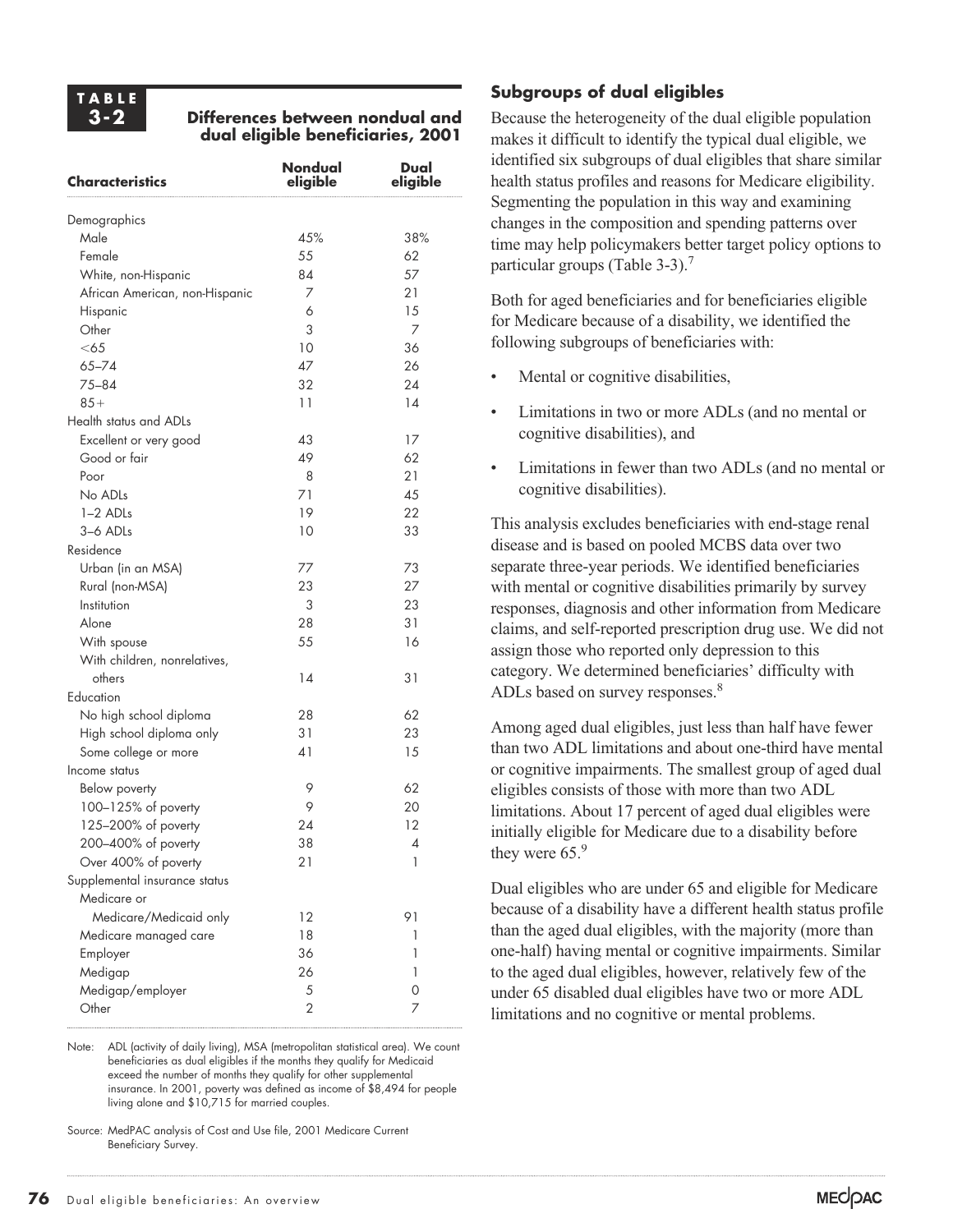### **The characteristics of dual eligible beneficiaries are changing**

| Subgroup                           | 1993–1995 | 1999-2001 |
|------------------------------------|-----------|-----------|
| Under 65 and disabled              | 28.2%     | $34.4\%$  |
| Mentally or cognitively impaired   | 144       | 17.9      |
| Limitations in two or more ADLs    | 3.9       | .5.4      |
| Limitations in fewer than two ADLs | 99        | 11.1      |
| Aged                               | 71.8      | 65.6      |
| Mentally or cognitively impaired   | 21.6      | 20.7      |
| Limitations in two or more ADLs    | 18.4      | 14 R      |
| Limitations in fewer than two ADLs | 31.9      | 30.2      |
|                                    |           |           |

Note: ADL (activity of daily living).

Source: MedPAC analysis of Cost and Use file, 1993–1995 and 1999–2001 Medicare Current Beneficiary Survey.

### **Length of dual eligibility**

Understanding how long beneficiaries stay dually eligible and the stability of the population over time may help policymakers determine the benefits of targeting care management activities to this population. Using consecutive years of data indicating whether a state Medicaid program paid any portion of beneficiary costs for Medicare Part A, Part B, or both, we found that beneficiaries tended to remain on Medicaid for relatively long periods of time. Of beneficiaries who became dually eligible between 1994 and 1996, nearly half (47 percent) remained dually eligible for more than six years (Figure 3-1). Only 14 percent of those who became dually eligible between 1994 and 1996 were dual eligibles for one year or less. This analysis does not include all medically needy dual eligibles because the data do not allow us to identify all of them.

Overall, among all dual eligibles:

- over 40 percent have less than two ADL limitations and no mental or cognitive impairments,
- about 38 percent have mental or cognitive limitations, and
- 22 percent have difficulty with two or more ADLs but do not have cognitive or mental limitations.

One important subgroup of dual eligibles resides in institutional settings, such as nursing homes. Of these, the majority (60 percent) were aged and mentally or cognitively impaired in 2001, followed by aged with physical impairments (19 percent), and disabled with cognitive or mental impairments (15 percent).

The composition of dual eligibles has changed somewhat in the last decade. A larger percentage of dual eligibles are under 65 and disabled (34 percent compared with 28 percent), and a smaller percentage of dual eligibles are institutionalized (25 percent compared with 29 percent).

**FIGURE 3-1**

**Beneficiaries who became eligible for Medicaid in 1994–1996 were often still eligible 6–9 years later**



Note: Some beneficiaries likely remained dually eligible beyond the nine year time period we analyzed.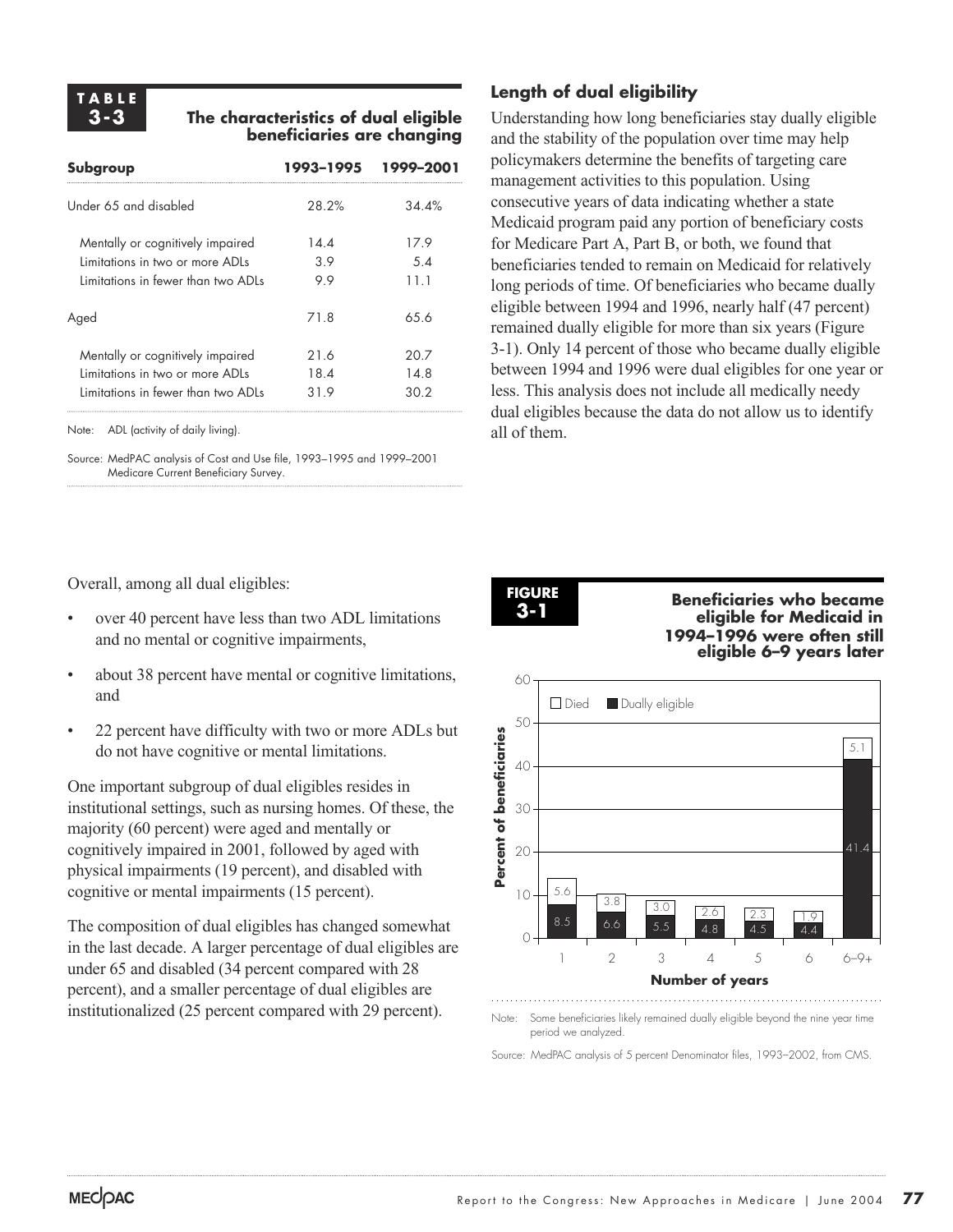### **What are their spending and care patterns?**

Higher Medicare, Medicaid, and total spending for dual eligibles compared to nondual eligibles (Table 3-4) provokes a number of questions. Why are dual eligibles more costly? Are all dual eligibles equally costly or is there variation? What services do they tend to use more of? Answers to these questions may yield insight into how to target policy interventions and evaluate dual eligibles' access to care. This section focuses primarily on Medicare spending.

### **Why are dual eligibles more costly for Medicare?**

That per capita Medicare spending for dual eligibles is higher than for nondual eligibles is not surprising given the criteria for eligibility. Some become eligible because they are sick; others become eligible because they are poor, a characteristic often associated with lower health status. One analysis found that differences in health status explain the majority of the difference in Medicare spending for dual and nondual eligibles, but not all (Liu et al. 1998). Other factors that could contribute to higher spending for dual eligibles include:

presence of supplemental coverage (i.e., Medicaid),



### **Dual eligible beneficiaries are more costly than others, 2001**

| <b>Nondual</b> | Dual      |
|----------------|-----------|
| eligibles      | eligibles |
| \$10,054       | \$20.844  |
| 5,399          | 8,559     |
| 8.5            | 8,603     |
| 4,570          | 3,682     |
|                |           |

Note: Total spending includes Medicare, Medicaid, and out-of-pocket spending in addition to spending from other sources of supplemental insurance and public programs (e.g., the Department of Veterans Affairs, the Department of Defense). We count beneficiaries as dual eligibles if the months they qualify for Medicaid exceed the number of months they qualify for other supplemental coverage. Thus, some nondual eligibles have Medicaid coverage for some portion of the year.

Source: MedPAC analysis of Cost and Use file, 2001 Medicare Current Beneficiary Survey.

- socio-economic factors that may lead them to delay care until they require more services in more costly settings,
- lack of an informal care network or environment, and
- separate sources (i.e., Medicare and Medicaid) of coverage that may inhibit coordination of their care.

We look more closely at the sources of Medicare spending (Table 3-5) by comparing the average per capita Medicare payment for dual eligibles and other beneficiaries by service.<sup>10</sup> For each type of service, average Medicare per capita payments are higher for dual eligibles than nondual eligibles. The most striking difference between the two groups is in SNF and hospice services, for which Medicare spends over twice as much on dual eligibles as on nondual eligibles.

Higher average per capita spending for dual eligibles is a function of both a higher proportion of dual eligibles using services than nondual eligibles as well as greater volume or intensity of use among those who do use services. A higher proportion of dual eligibles than nondual eligibles use at least one Medicare-covered service, but the difference is relatively small—92 versus 89 percent. They are also more likely to use each type of Medicare-covered service than nondual eligibles. For example, dual eligibles are more than twice as likely to use SNF services.

Among beneficiaries with payments for each type of service, Medicare spending is significantly higher for dual eligibles in the categories of physician, outpatient hospital, and hospice care, but higher for nondual eligibles in inpatient hospital, home health, and SNF care.

### **Are all dual eligibles equally costly?**

Annual Medicare spending is concentrated among a small number of dual eligibles (Figure 3-2, p. 80). The costliest 5 percent of dual eligibles account for over 40 percent of total Medicare spending for this population, and the costliest 20 percent account for 80 percent of total Medicare spending on dual eligibles. In contrast, the least costly 50 percent of dual eligible beneficiaries account for only 3 percent of Medicare spending on dual eligibles. This wide distribution in annual spending underscores the diversity of the dual eligible population.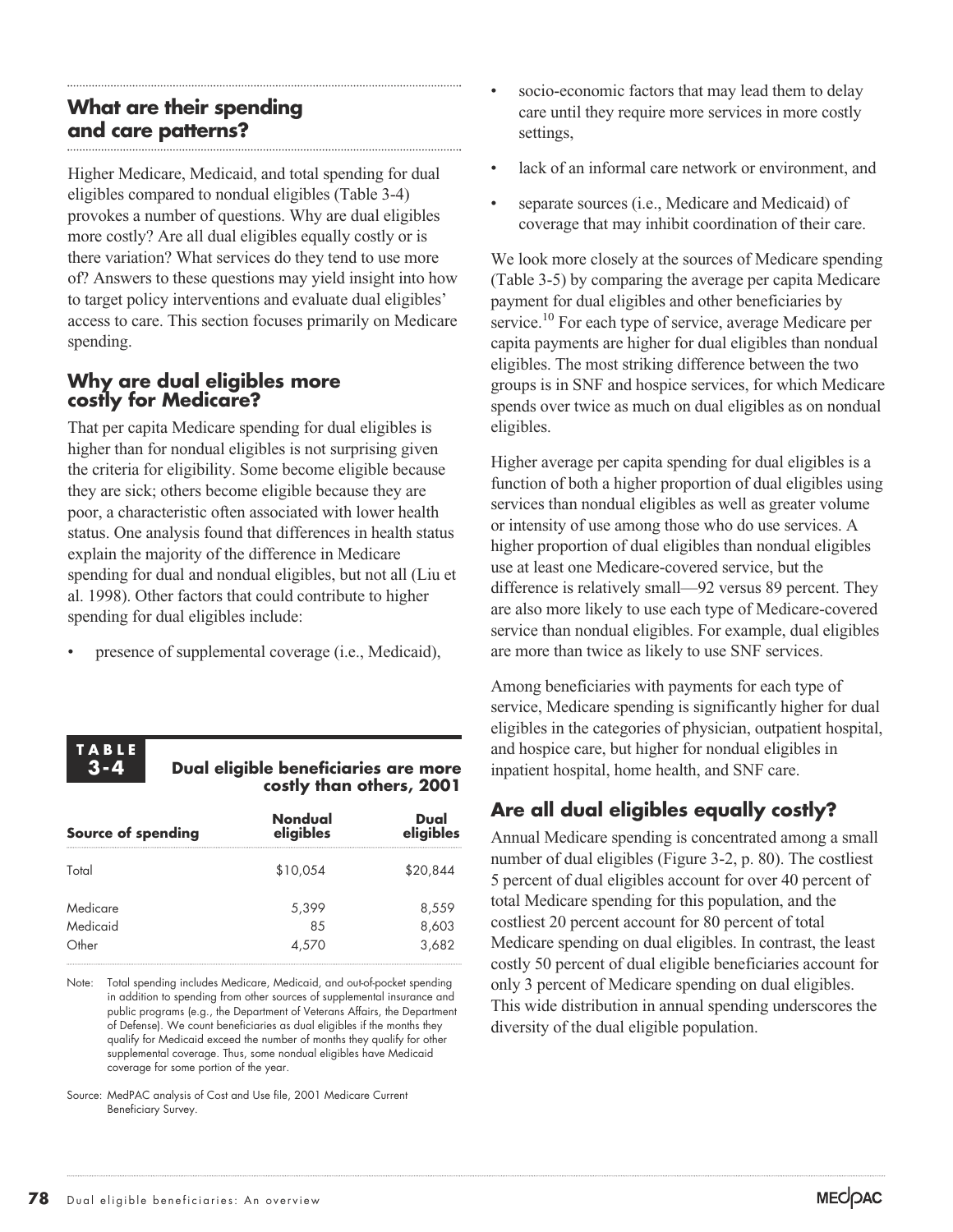### **TABLE 3-5**

#### **Differences in spending and service use for nondual and dual eligible beneficiaries, 2001**

| <b>Service</b>                                 | Nondual | Dual    | <b>Percent</b><br>difference |
|------------------------------------------------|---------|---------|------------------------------|
| Average Medicare payment for all beneficiaries |         |         |                              |
| <b>Total Medicare payments</b>                 | \$5,399 | \$8,559 | .59%*                        |
| Inpatient hospital                             | 2,486   | 3,974   | 60*                          |
| Physician <sup>a</sup>                         | 1,720   | 2,278   | $32*$                        |
| Outpatient hospital                            | 523     | 965     | $8.5*$                       |
| Home health                                    | 241     | 338     | $40*$                        |
| Skilled nursing facility <sup>b</sup>          | 322     | 727     | $126*$                       |
| Hospice                                        | 98      | 199     | $104*$                       |

#### **Percent of beneficiaries using service**

| Any Medicare service                  | 89.1% | 92.2% | $3.5\%$ * |
|---------------------------------------|-------|-------|-----------|
| Inpatient hospital                    | 15.3  | 26.8  | $75.6*$   |
| Physician <sup>a</sup>                | 70.7  | 90.5  | $28.0*$   |
| Outpatient hospital                   | 51.7  | 71.6  | $38.6*$   |
| Home health                           | 5.5   | 8.0   | 43.9      |
| Skilled nursing facility <sup>b</sup> | 3.2   | 77    | $143.5*$  |
| Hospice                               | 1.3   | 2.5   | 89.4      |

#### **Average Medicare payment for beneficiaries using service**

| Any Medicare service                  | \$6,059 | \$9,284 | $53\%$ * |
|---------------------------------------|---------|---------|----------|
| Inpatient hospital                    | 16,281  | 14,824  | $-9*$    |
| Physician <sup>a</sup>                | 2,432   | 2,517   | $3*$     |
| Outpatient hospital                   | 1,012   | 1,348   | $33*$    |
| Home health                           | 4,348   | 4,243   | $-2*$    |
| Skilled nursing facility <sup>b</sup> | 10,224  | 9,473   | $-7*$    |
| Hospice                               | 7,405   | 7,973   | $8*$     |

Note: <sup>a</sup> Includes a variety of medical services, equipment, and supplies. <sup>b</sup> Individual short-term facility (usually skilled nursing facility) stays for the Medicare Current Beneficiary Survey population. \* Indicates a statistically significant difference between dual eligibles and nondual eligibles, at a  $95\%$  confidence level (p<0.05).

A similar pattern exists for all Medicare beneficiaries (see Chapter 2). However, because the average Medicare spending on the most costly dual eligibles is higher than on the most costly nondual eligibles, dual beneficiaries are a disproportionate share of the overall most costly beneficiaries. Of the 1 percent of beneficiaries for whom Medicare spending is the highest, one-third are dual eligibles. Similarly, of the costliest 5 percent of beneficiaries, 25 percent are dual eligibles.

On average, total spending (which includes primarily Medicare, Medicaid, and out-of-pocket spending) for dual eligible beneficiaries is more than twice as high as that for nondual eligibles—\$20,840 compared to \$10,050. The distribution of total spending for dual eligibles is similar, but slightly less concentrated, than the distribution of Medicare spending. For example, the top 5 percent of dual beneficiaries account for 27 percent of total spending (compared with 40 percent of Medicare spending).

### **What type of dual eligibles are more costly?**

To better understand the underlying diversity of the dual eligible population, we examine spending data using the same subgroup classifications we used earlier in the chapter (page 76). In this analysis, we compare spending patterns among subgroups of dual eligibles as well as across dual eligibles and nondual eligibles (Table 3-6, p. 80).

We find that, on average, the most costly subgroup of dual eligibles for Medicare are aged with mental and cognitive problems (\$12,370), followed by the aged with physical impairments (\$9,603) and the disabled with physical impairments (\$7,299). Not surprisingly, dual eligibles with less than two ADL limitations cost Medicare much less (\$3,425–\$4,415).

Comparing dual eligibles and nondual eligibles, we find that all categories of *disabled* dual beneficiaries are significantly more costly to Medicare than their nondual counterparts. In contrast, Medicare spending for *aged* dual eligibles is about the same as for their nondual counterparts. While Medicare spending on these two populations is relatively close, total spending is much higher for dual eligibles. This disparity reflects the increased likelihood of dual eligibles receiving care in long-term care facilities, which is not covered by Medicare.

Source: MedPAC analysis of Cost and Use file, 2001 Medicare Current Beneficiary Survey, which updates the previous analysis by Liu et al. in 1998.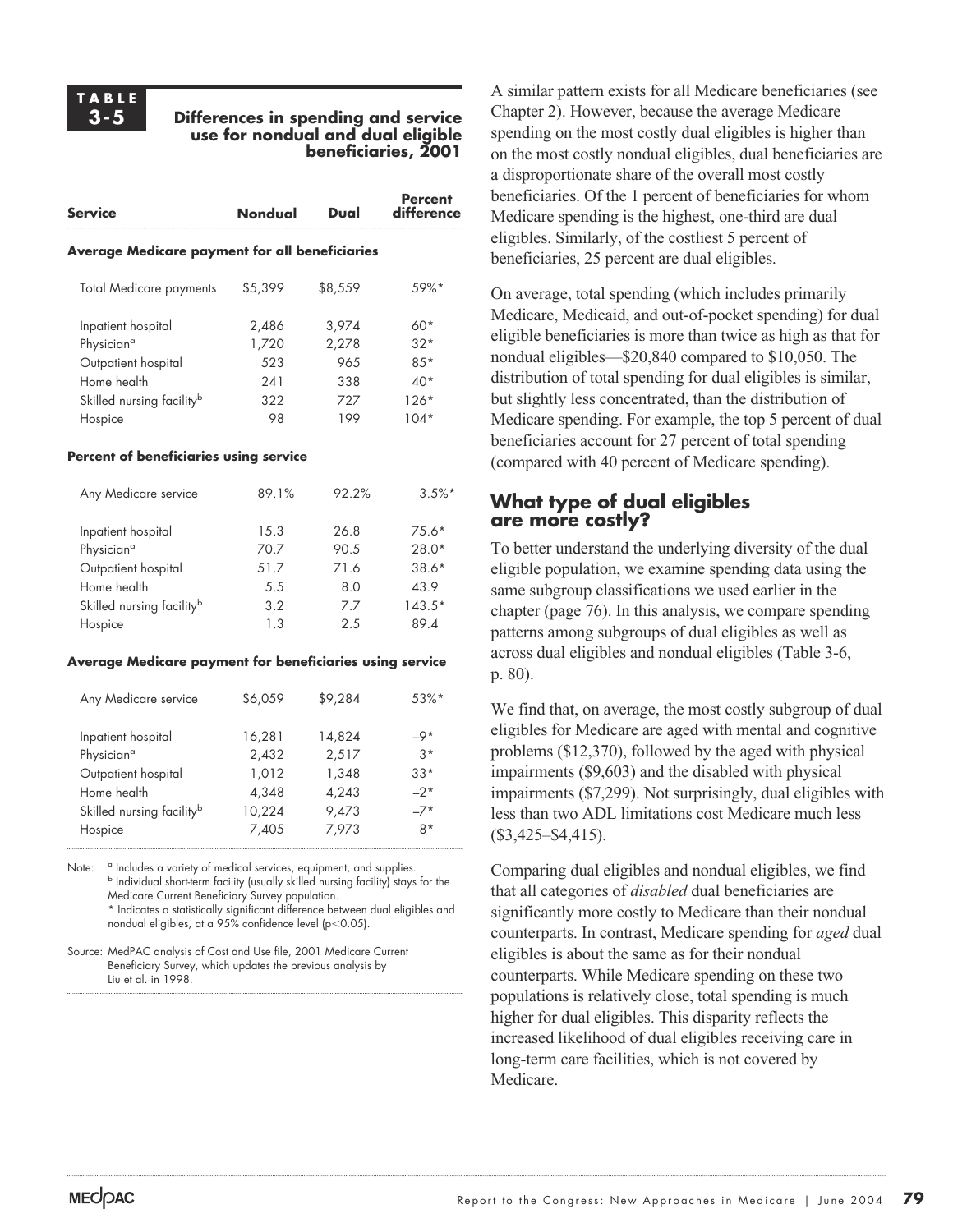

**Both Medicare and total spending are concentrated among dual beneficiaries, 2001 FIGURE**



Note: Columns may not sum due to rounding. Total spending includes Medicare, Medicaid, supplemental insurance, and out-of-pocket spending.

**Aged mentally or cognitively impaired**

**dual eligibles are most costly**

#### **TABLE 3-6**

|                                    | <b>Medicare spending</b> |                      |  |
|------------------------------------|--------------------------|----------------------|--|
| Subgroup                           | Dual<br>eligibles        | Nondual<br>eligibles |  |
| Disabled                           |                          |                      |  |
| Mentally or cognitively impaired   | $$6,405*$                | \$3,657              |  |
| Limitations in two or more ADLs    | $7.299*$                 | 4,416                |  |
| Limitations in fewer than two ADLs | $3,425*$                 | 2,605                |  |
| Aged                               |                          |                      |  |
| Mentally or cognitively impaired   | 12,370                   | 11,864               |  |
| Limitations in two or more ADLs    | 9,603                    | 8,933                |  |
| Limitations in fewer than two ADLs | 4.415                    | 3.992                |  |

\*Indicates statistically significant difference in spending between dual and nondual eligibles.

Source: MedPAC analysis of Cost and Use file, 1999–2001 Medicare Current Beneficiary Survey.

### **How is Medicare spending distributed by service for dual eligibles? Has it changed over time?**

While Medicare spending for both dual and nondual eligibles living in the community is concentrated on hospital and physician services, the distribution of Medicare spending across services for dual eligibles differs from that of nondual eligibles. A greater portion of Medicare spending is devoted to home health care for dual than nondual eligibles, while a greater portion of spending is devoted to physician care for nondual eligibles, as compared to dual eligibles (Table 3-7).

The distribution of Medicare spending has changed somewhat over time for dual eligibles. The portion spent on home health care declined and the portion spent on physician and outpatient hospital care increased. The portion spent on SNF or inpatient care remained unchanged. Dual and nondual eligibles experienced

Note: ADL (activity of daily living).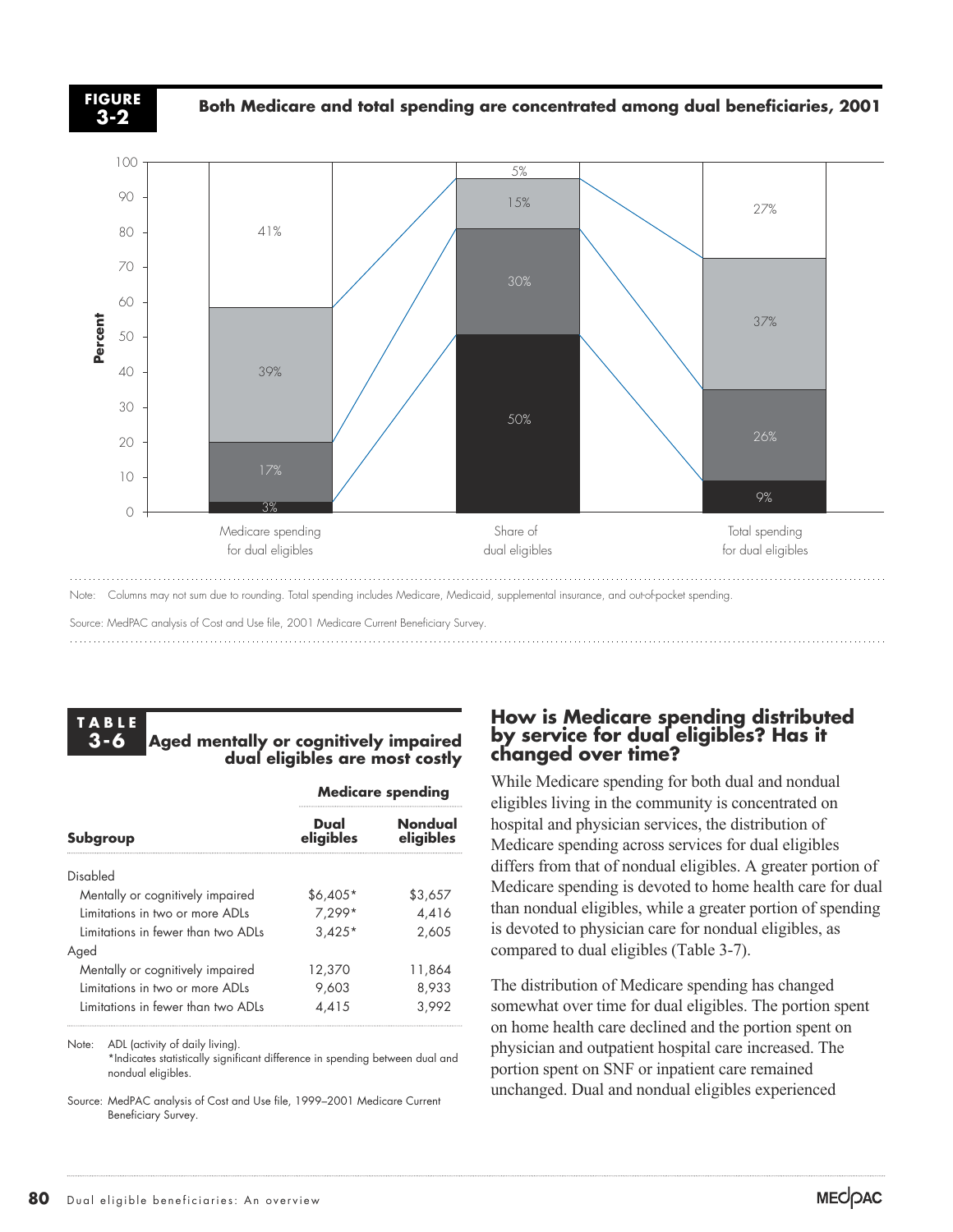### **TABLE 3-7**

#### **Medicare spending by service, 1993–1995 and 1999–2001**

|                     |       | 1993-1995 | 1999-2001        |            |
|---------------------|-------|-----------|------------------|------------|
| <b>Service type</b> | Dual  | Nondual   | Dual             | Nondual    |
| Inpatient hospital  | 48.7% | $52.2\%$  | 49.8%            | $49.1\%$ * |
| Physician           | 26.4  | 28.8      | $30.8*1$         | $33.3*$    |
| Outpatient hospital | 7 R   | 76        | $9.6*$           | 8 4*       |
| Home health         | 14 A  | 87        | $6.3*1$          | 4.5*       |
| <b>SNF</b>          | 2 0   | 2 O       | 2.1 <sup>†</sup> | $3.4*$     |

Note: SNF (skilled nursing facility).

\* Indicates statistically significant change in the portion of spending for a service between the two time periods.

† Indicates statistically significant difference in the portion of spending for a given service between the dual and nondual eligible populations.

Source: MedPAC analysis of Cost and Use file, 1993–1995 and 1999–2001 Medicare Current Beneficiary Survey.

similar changes in the distribution of spending, except that the portion spent on SNF care for nondual eligibles increased, while the portion spent on inpatient care for this group decreased.

#### **How is their access to care?**

Are dual eligibles able to access the health care they need? This question is particularly relevant for this population because these beneficiaries often possess characteristics that are associated with needing care (e.g., ADL limitations, poor health status) as well as having difficulty obtaining care (e.g., poor, less educated).

Because the question of access is difficult to answer definitively, we examine a number of different indicators. In the previous section, for example, we examined spending patterns over time and found that dual eligibles appear to be accessing fewer of certain types of services than they did before, pointing to possible access problems. However, spending patterns alone do not reveal whether the care beneficiaries are receiving is medically necessary or whether beneficiaries have unmet needs.

Thus, we examine beneficiaries' own evaluation of their access to care and find mixed results. We analyze two surveys, both of which are administered by CMS: the CAHPS and the MCBS.<sup>11</sup> Although survey data are limited in that they do not measure the clinical appropriateness of care and can be influenced by factors such as education level, they provide us with an important indication of how beneficiaries perceive their own ability to access care.<sup>12</sup>

The results indicate that most dual eligibles rate their access to care positively, higher in some cases than Medicare-only beneficiaries but generally lower than beneficiaries with other sources of supplemental insurance. Between 75 and 93 percent of dual eligibles rate their access to care highly, depending on the measure of access. This compares with about 83 to 99 percent of beneficiaries with other sources of supplemental coverage—Medigap or employer-sponsored insurance, for example.<sup>13</sup> Medicare-only beneficiaries may or may not report better access to health care than dual eligibles. The results depend on the aspect of access being measured: Dual eligibles have a slightly more difficult time getting immediate and regular care, but are more likely to have a usual source of care and less likely to delay care due to cost (Table 3-8). Both groups rate their health care and providers highly.

### **TABLE 3-8**

**Dual eligible beneficiaries report generally good access to care**

|                                                                          | <b>Percent reporting</b><br>positively |                  |  |
|--------------------------------------------------------------------------|----------------------------------------|------------------|--|
| <b>Question</b>                                                          | Dual<br>eligible                       | Medicare<br>only |  |
| Do you have one person you think of<br>as your personal doctor or nurse? | 84.0%                                  | 74.6%            |  |
| Did you delay seeking medical care<br>because you were worried about     |                                        |                  |  |
| $3to$ cost <sup>2</sup><br>Did you usually or always get care as         | 97                                     | 22.5             |  |
| soon as you wanted when you needed<br>care right away?                   | 88.1                                   | 90.3             |  |
| Did you usually or always get an<br>appointment for regular or routine   |                                        |                  |  |
| care as soon as you wanted?                                              | 86.5                                   |                  |  |

Source: MedPAC analysis of the Cost and Use file and the Access to Care file, 2001 Medicare Current Beneficiary Survey; and the 2001 Consumer Assessment of Health Plans Survey.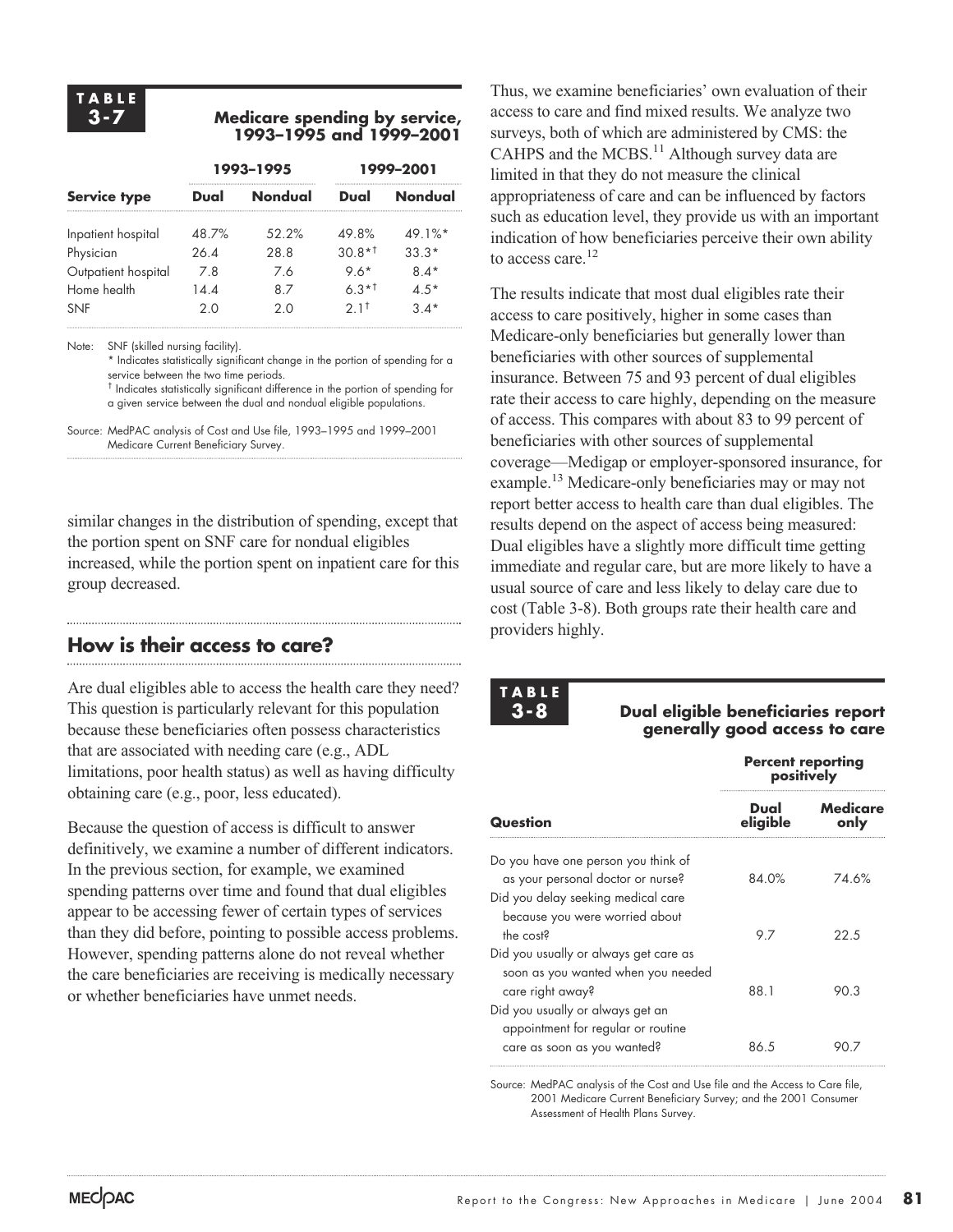On some measures, dual eligibles' access to care appears to be relatively good. Dual eligibles report having a usual source of care—a particular doctor or nurse—more often than Medicare-only beneficiaries (84 percent versus 75 percent). Dual eligibles also report that they delay care due to cost less often than Medicare-only beneficiaries (10 percent versus 23 percent). This makes sense, since dual eligibles have little out-of-pocket liability: The majority have Medicaid coverage for both services that Medicare does not cover and the cost sharing associated with Medicare-covered benefits. However, beneficiaries with other sources of supplemental coverage report better access to care on these measures than either dual eligibles or Medicare-only beneficiaries: Between 89 percent and 93 percent have a usual source of care, and between 1 percent and 5 percent delay care due to cost. These differences may reflect differences not only in coverage but also in the underlying characteristics of the populations.

Dual eligibles may have slightly more difficulty accessing immediate and routine care than do Medicare-only beneficiaries. Dual eligibles were less likely than Medicare-only beneficiaries to report that they "usually" or "always" received immediate or routine care when they or their doctor felt they needed it. A higher percentage of beneficiaries with other supplemental coverage (about 93 percent) responded "usually" or "always" to the same questions.

We find conflicting results regarding the broad, overarching question of whether beneficiaries had difficulty getting needed care. Using MCBS data, we find no difference between dual eligibles and Medicare-only beneficiaries. However, using CAHPS, we find that dual eligibles have slightly more problems obtaining necessary health care than Medicare-only beneficiaries. On both surveys, beneficiaries with other sources of supplemental coverage report fewer problems than either of these groups in accessing needed health care.

Both dual eligibles and Medicare-only beneficiaries appear equally able to access a specialist: Between 75 and 77 percent report they are able to see a specialist when needed (compared with 87 percent of those with other sources of coverage). Both groups appear satisfied with their personal doctor, specialist, or overall health care: 78 to 84 percent rate their health care providers or the health care they receive highly.

### **How do coverage and payment policies work for dual eligibles?**

Attempts to coordinate benefits and payments for services used by dual eligibles illustrate the complex interrelationship of the two programs and the challenges involved in managing care, improving access, and containing systemwide costs. The dynamics in the system differ somewhat depending upon whether a dual eligible is in Medicare fee-for-service (FFS) or in a Medicare Advantage (MA) plan (formerly known as a Medicare+Choice plan).

The vast majority of dual eligibles are enrolled in FFS. Unlike other Medicaid recipients, dual eligibles' enrollment in managed care cannot be mandated by states. They are considered to be Medicare beneficiaries first and, as such, are afforded freedom of choice in enrolling in managed care.

In some states, however, dual eligibles' enrollment in MA plans is significant. Eleven percent of dual eligibles in California are enrolled in Medicare managed care, 14 percent in Florida, and 28 percent in Oregon (Walsh and Clark 2002). Other types of Medicare managed care arrangements, such as the Program of All-Inclusive Care for the Elderly (PACE), Evercare, and state waiver plans, are also available to dual eligible beneficiaries, depending on where they live. In addition, recent legislation authorized specialized Medicare managed care plans in order to allow greater regulatory flexibility and encourage development of plans that focus on the dual eligible population, among other special needs populations.

### **The problem of coordinating benefits**

Medicare is the primary insurer for dual eligibles and covers medically necessary acute care services, including physician, hospital, hospice, SNF, and home health services, and durable medical equipment. As the secondary payer, Medicaid generally covers:

- Services not covered by Medicare, such as transportation, dental, vision, and until 2006, most outpatient prescription drugs.
- Wrap-around services, such as cost sharing for services covered by Medicare as well as acute care services that are delivered after the Medicare benefit is

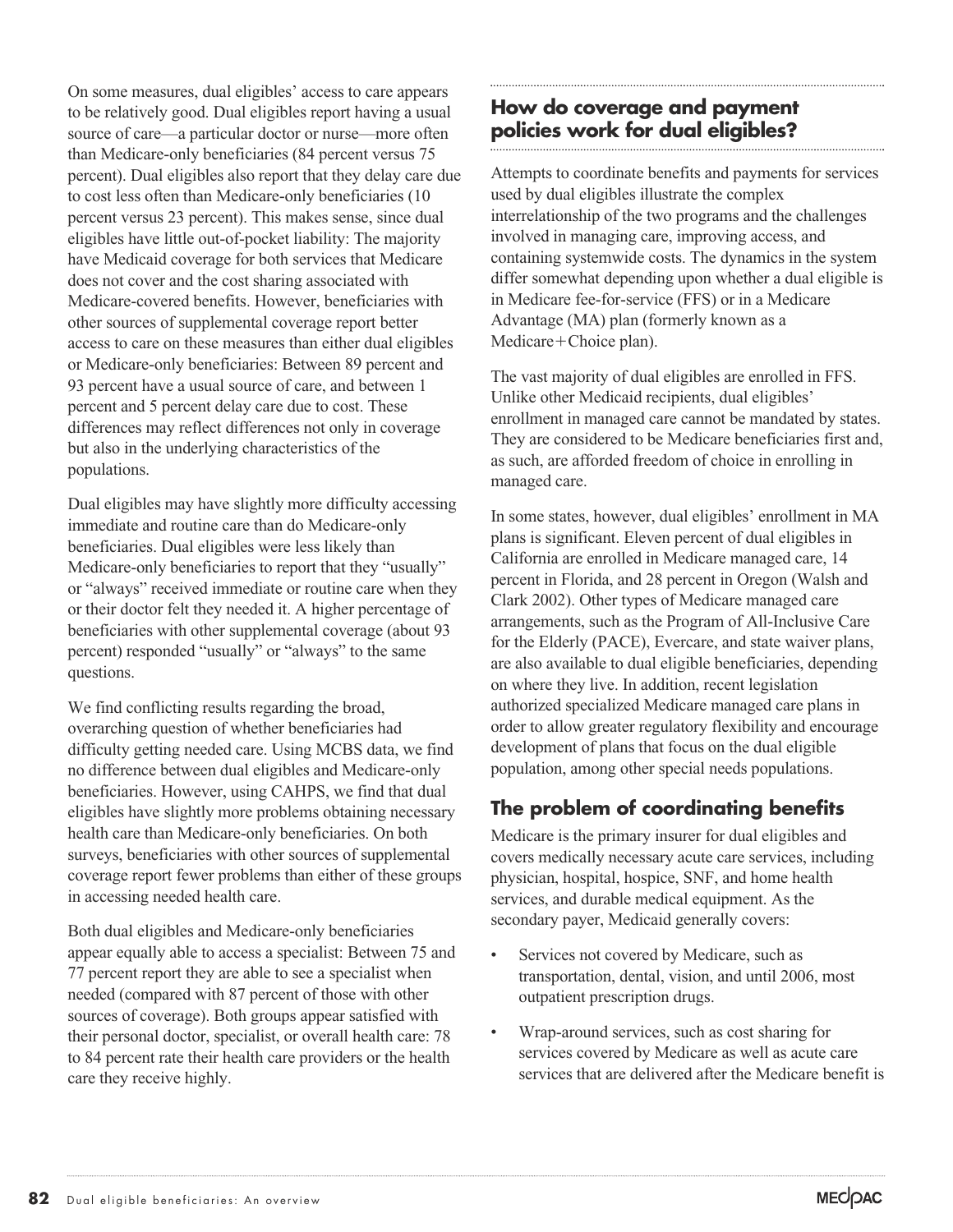exhausted or if certain Medicare criteria are not met. These services include inpatient hospital, SNF, and home health care.

• Long-term care, including custodial nursing facility care, home and community-based services, and personal care services.

After 2006, Medicare will include a prescription drug benefit. Its design is a significant departure from that of other Medicare benefits for dual eligibles. Whereas Medicare's cost-sharing requirements for all other benefits are uniform regardless of the beneficiary's income, costsharing requirements for the drug benefit are dramatically reduced for beneficiaries with low income. The extent of the reduction varies by income and asset level.

Under the new prescription drug benefit, dual eligibles with incomes less than 100 percent of the poverty level pay no premium if they select an average—or lower—cost plan. They also pay no deductible, and institutionalized dual eligibles are not responsible for any copays. Dual eligibles living in the community pay nominal copays, the exact amount of which depends on their income.<sup>14</sup> These subsidies are also available to dual eligibles and other lowincome beneficiaries with incomes between 100 and 135 percent of poverty who meet a federal asset test. For those who meet the asset test but have incomes between 135 and 150 percent of poverty, the premium subsidy is adjusted on a sliding scale. Their deductible and coinsurance percentages are also reduced.

Although states can supplement the Medicare drug benefit, they cannot receive federal Medicaid matching funds to do so. The Medicare Prescription Drug, Improvement, and Modernization Act of 2003 (MMA) provides an exception to this for states that choose to cover a class of drugs not required under the Medicare drug benefit. In this case, Medicaid programs would be allowed to cover this class of drugs and receive the federal match. Certain situations may motivate states to provide coverage even though they do not receive the federal match. For example, if plan formularies do not include drugs important to some dual eligibles, states may choose to provide supplemental coverage. Also, if not all eligible beneficiaries enroll in the program during the limited enrollment period, states may choose to cover these beneficiaries. However, to the extent that states find that they are unable to provide coverage in

these situations without the federal match, dual beneficiaries may face barriers in obtaining prescription drugs.

As under FFS, Medicare is the primary insurer for dual eligibles enrolled in managed care plans participating in the MA program. Medicaid is the secondary insurer, responsible for covering certain wrap-around benefits and acute and long-term care services not covered by Medicare. However, the boundaries between Medicare and Medicaid coverage are less clear for enrollees in MA plans than in FFS because MA plans can offer additional benefits, such as outpatient prescription drug coverage, preventive services, and vision and dental care—all services that Medicaid often covers. In addition, plans generally have a different cost-sharing structure than FFS Medicare. Plans tend to require less cost sharing at the time of service delivery (though more than Medicaid requires) and may charge a premium in addition to the Part B premium. The benefit structure has evolved as Medicare payment and market dynamics have changed. In the last few years, plans increased cost sharing and premiums, and many reduced the scope of additional benefits they offer. However, with the recent payment increases to plans, premiums and cost-sharing levels may once again decline.

### **Gray areas of benefit definitions**

Defining the boundaries of coverage between the two programs can be imprecise and subjective, particularly when similar services are covered by both programs. Coverage determinations are guided by a combination of factors, including statutory definitions of medical necessity, statutory and regulatory parameters of the benefit, judicial decisions, and the judgment of fiscal intermediary staff and administrative law judges (ALJs).

The two programs have a significantly different coverage mandate in statute. Medicare pays for covered services that are medically "reasonable and necessary for the diagnosis or treatment of illness or injury or to improve the functioning of a malformed body member" (Social Security Act Section 1863(1)(A)). Hence, its coverage tends to be oriented toward acute care services. By contrast, Medicaid pays for "necessary medical services and . . . rehabilitation and other services to help . . . individuals attain or retain capability for independence or self-care" (Frye 2003). This emphasis leads to broader Medicaid coverage of durable medical equipment, home care services, and long-term care than Medicare.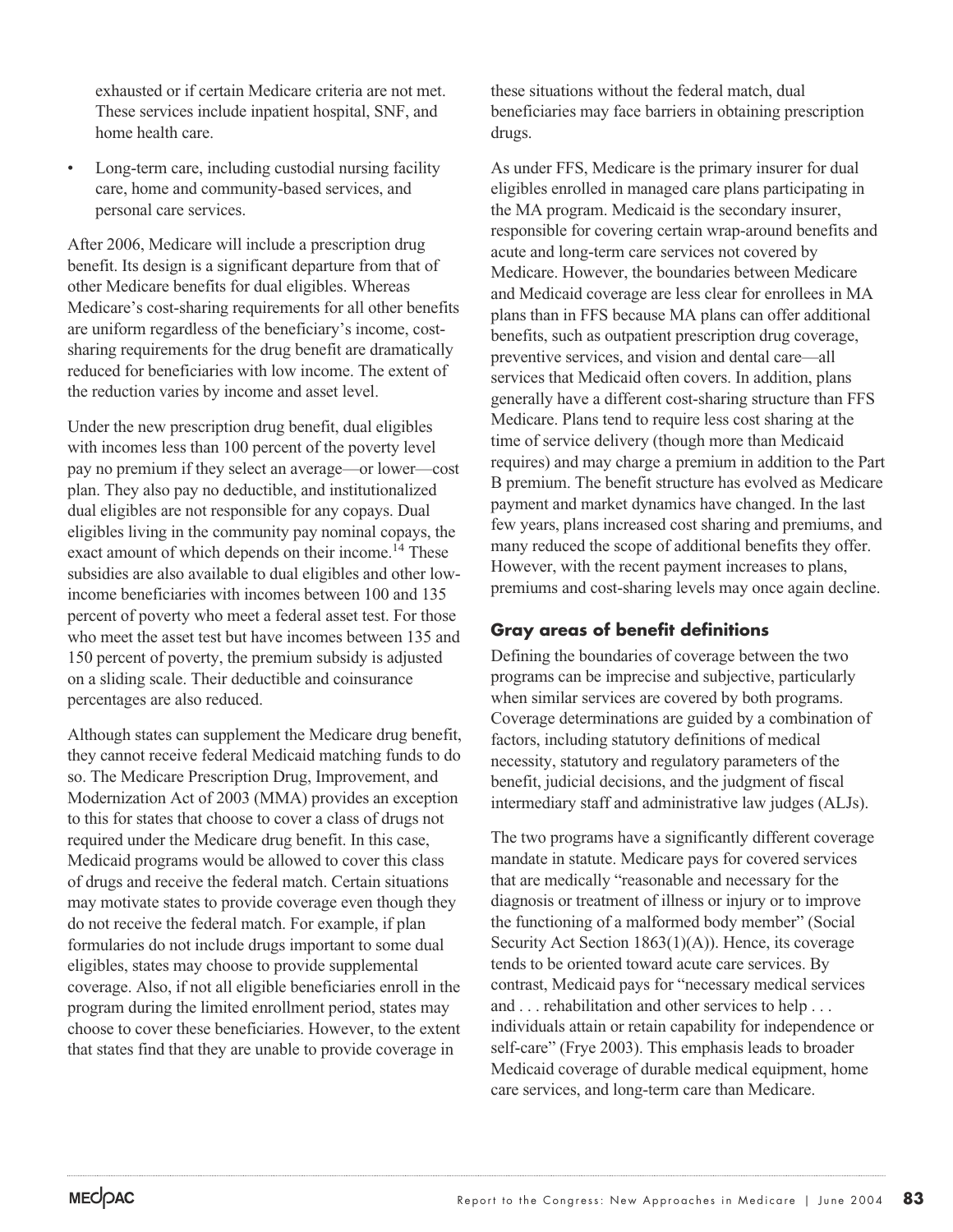In addition, Medicare has specific eligibility criteria for each benefit. For example, to qualify for home health care, beneficiaries must be homebound and need skilled care, and the care must be part time or intermittent and prescribed via a physician's order. To qualify for SNF care, a beneficiary must first have a three-day hospital stay.

These eligibility criteria can be further defined by judicial decisions. Perhaps the best known is the 1988 court case Duggan vs. Bowen, in which the court reinterpreted the "part time or intermittent" criteria in a way that allowed more beneficiaries to access home health and increased the number of visits that were covered by Medicare.

Medicare coverage decisions are made by fiscal intermediaries, carriers, and durable medical equipment regional contractor (DMERC) staff who review individual claims. Determining whether someone is homebound or in need of skilled care, for example, can require interpretation of law and regulation, and intermediaries can vary in their interpretation of these definitions. The ALJs provide another layer of review. Intermediary denials of these coverage decisions can be appealed to Social Security ALJs, who, in the past, tended to be more lenient than intermediary staff and reverse some of the intermediaries' decisions (Anderson et al. 2003).<sup>15</sup>

### **Gaps in coverage for dual beneficiaries**

Medicaid covers many important services that Medicare does not cover, but neither program covers some services. Medicaid has a core set of required services that each state must cover (e.g., physician, hospital), but about two-thirds of the Medicaid benefit package is offered at the state's option. As a result, significant geographic variation in coverage prevails. Some states do not cover certain services, such as dental, vision, and therapy services; some limit the number of hospital days and prescriptions per month covered; others limit coverage by narrowing their medically necessary criteria. Overall, however, the types of benefits covered are fairly comparable to what many private insurance plans offer.

Given recent state budget pressures, many state Medicaid programs have been reducing or eliminating coverage for optional services. For example, in fiscal year 2004, seven states reduced adult dental services, seven states reduced chiropractic services, and five states reduced vision or eyeglass coverage. Other cuts included podiatric and

psychological services as well as occupational, physical, speech, and mental health therapies (Kaiser Family Foundation 2003b).

In addition, Medicaid may not cover services if they are delivered by non-Medicaid approved providers. This may occur in cases where Medicaid coverage is provided through a managed care plan and a non-network provider delivers care. In addition, some Medicaid programs do not recognize certain types of providers, such as long-term care hospitals or some rehabilitation facilities.

### **Paying for fee-for-service**

When Medicaid coverage wraps around Medicare coverage of a service, Medicare pays providers according to its payment methods and rates. In theory, Medicaid pays the associated cost sharing. However, the extent of a state's liability has evolved since passage of the Balanced Budget Act of 1997 (BBA). The BBA clarified that state Medicaid programs are not required to pay the full costsharing amount so long as their payment policies are written in their state plan. States are free to cap their liability so that providers receive no more than the state would have paid if the beneficiary only had Medicaid (Table 3-9). Because so many states' Medicaid payment rates are lower than the total Medicare payment rates (program payment plus coinsurance), and often below the program payment alone, providers caring for dual eligibles frequently do not receive the full coinsurance. In general, providers cannot bill the dual eligible for any portion of the coinsurance unless the state charges a nominal Medicaid copayment for the service.

#### **TABLE 3-9**

**Illustration of Medicaid payment of Medicare coinsurance for most services**

|  |            | <b>Medicaid</b>          |
|--|------------|--------------------------|
|  |            | <b>Payment</b>           |
|  |            | coinsurance              |
|  | 75         |                          |
|  |            |                          |
|  | $\geq$ 100 |                          |
|  | Medicare   | Payment Coinsurance Rate |

Note: A (Medicaid is lower than Medicare payment), B (Medicaid is higher than Medicare but less than combined payment plus coinsurance), C (Medicaid rate is greater than or equal to the combined payment plus coinsurance).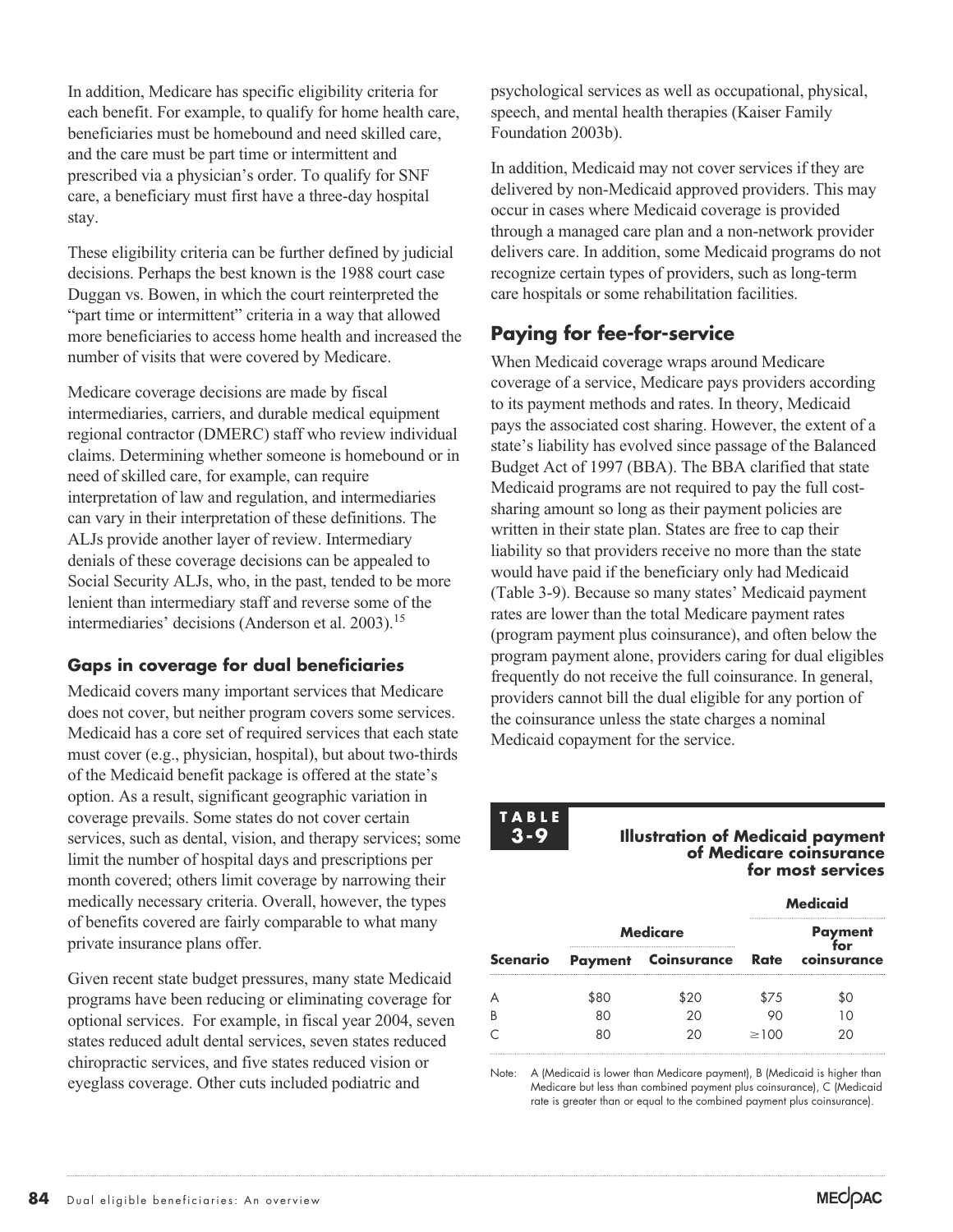For outpatient mental health services, dual eligibles' liability for cost sharing is a special case and, depending on the state's reimbursement rate, is potentially higher than for other services. Medicare's payment is, in effect, 50 percent of the allowed rate; however, it is technically calculated as 80 percent of 62.5 percent of the allowed amount. The maximum coinsurance a state may pay is therefore calculated as 20 percent of 62.5 percent of the total allowed amount (Table 3-10). As with other services, a state may opt to pay nothing if the Medicaid rate is below the Medicare program payment (i.e., 50 percent of the allowed amount) as long as the policy is stipulated in its state plan. Although not permitted for other types of services, mental health practitioners may bill the Medicare beneficiary for the 37.5 percent not reimbursed by either the Medicare program or the state for outpatient mental health services (Thompson 2003).

The degree of flexibility in Medicaid payment for cost sharing was subject to judicial review and decisions in various states before being clarified in the BBA. Prior to this law, about 12 states are estimated to have limited Medicaid payment of Medicare coinsurance. One study found that, between 1997 and 1999, about 18 states reduced their provider payment rates for dual eligibles and aligned them more closely with Medicare payment rates, thereby limiting Medicare coinsurance payments (Nemore 1999, Thompson 2003). Additional states have likely since amended their state plans to pay a smaller portion of Medicare cost sharing.



#### **Illustration of Medicaid payment of Medicare coinsurance for outpatient mental health services**

**Medicaid**

|   |                |                                 |                  |                    | mealcala              |
|---|----------------|---------------------------------|------------------|--------------------|-----------------------|
|   |                | <b>Medicare</b>                 |                  | <b>Payment</b>     |                       |
|   | <b>Allowed</b> | Scenario amount Payment* ance** | Coinsur-         | Rate               | coinsur-<br>ance      |
| R | \$100          | \$50                            | \$12.50<br>12.50 | $\leq$ \$50<br>>50 | 96. R<br>$\leq$ 12.50 |

Note: A (Medicaid is lower than or equal to Medicare payment), B (Medicaid is higher than Medicare but less than combined payment plus coinsurance). \*Calculated as 50% of allowed Medicare rate.

\*\*Per statute, the amount of Medicare coinsurance is calculated as 20% of 62.5% of the total allowed Medicare rate.

Even if Medicaid and dual eligibles do not pay the cost sharing, facilities do not have to fully absorb these amounts. Instead, a portion of this reduction is offset by increased Medicare payments. Medicare pays facilitybased providers for uncollected cost sharing, otherwise known as "bad debt." Facility-based providers may be reimbursed by Medicare between 70 and 100 percent of bad debt, depending on the type of facility. Part B providers—such as physicians and other ambulatory care providers—do not receive Medicare payments for bad debt. Bad debt reimbursement is limited for dialysis facilities.

When a dual eligible in FFS Medicare is also in a Medicaid managed care plan, determining wrap-around payment is complicated further. A Medicaid managed care plan may maintain that its payment rate (separate from the FFS rate) is lower than Medicare's payment and therefore it owes the Medicare provider no coinsurance. In addition, in some states, if the service is not provided by a Medicaid plan network provider, the plan is not required to pay the provider. In other states, the plan is expected to pay cost sharing for out-of-network providers (Walsh and Clark 2002).

### **The implications of coverage and payment rules**

The coverage rules, payment rules, and different financing mechanisms of the Medicare and Medicaid programs create a complex environment for dual eligibles to obtain care. While Medicare—as a federal program—is predominantly financed by federal payroll taxes, general revenues, and beneficiary premiums, Medicaid is a joint federal and state program, with states financing up to 50 percent of costs.

### **Spending**

Each program's actions can shift costs from one program to the other. In some cases, this shifting of costs increases systemwide administrative costs.

• *Medicare cost sharing and benefit changes.* If Medicare reduces beneficiary cost-sharing requirements, Medicaid spending usually decreases. Similarly, if Medicare expands its benefit package to include a service already covered by Medicaid, Medicaid savings could result. For example, but for the "clawback" provision of the MMA, states would have saved money by having Medicare expand its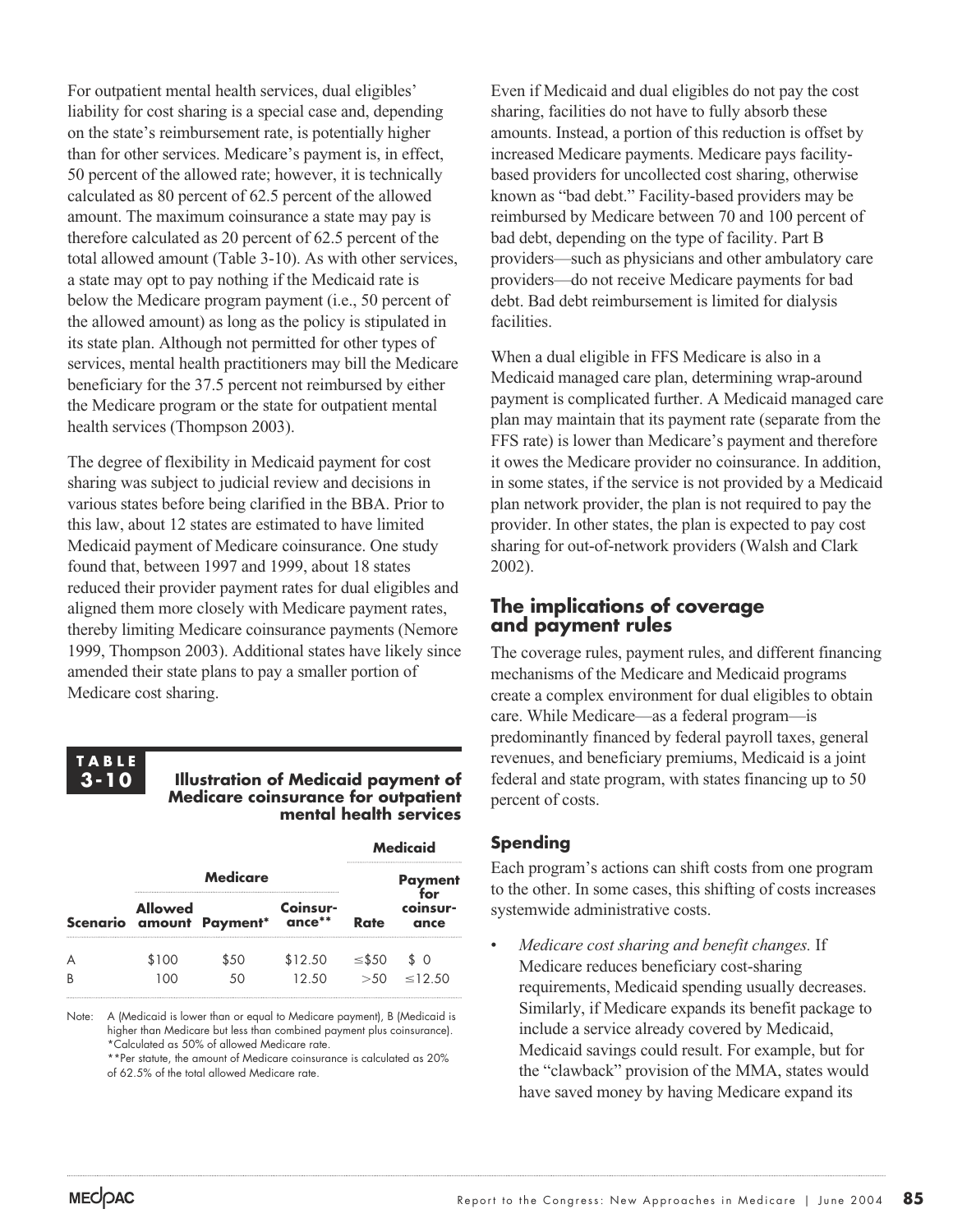coverage for outpatient prescription drugs. In this case, the savings to states are largely eliminated by the requirement that they refund much of the estimated savings to the federal government.

Conversely, if Medicare increases cost sharing or otherwise reduces the scope of a benefit that is also covered by Medicaid, Medicaid spending would increase. For example, recent enactment of a higher Part B deductible or proposals to add a beneficiary copayment for home health services have been estimated to increase Medicaid spending (CBO 2003). In addition, to the extent that increasing Medicare payment rates increases the Part B premium, Medicaid spending for dually eligible beneficiaries also increases.

- *Medicaid payment and Medicare bad debt payments*. Medicare's bad debt payment policy means that Medicare's spending for bad debt payments will rise when states lower their cost-sharing payments.
- *Medicare maximization programs for home health.* Many states have noted the inconsistency of coverage decisions and, facing budget pressures, have undertaken "Medicare maximization programs" to increase the number of decisions requiring Medicare to cover home health services. In their most aggressive form, the state Medicaid program files claims on behalf of beneficiaries and pursues their appeals if denied by the intermediaries. Indeed, the payoff for some states has been well worth the effort. Eight states have adopted this strategy since 1988 (although only five of these states pursue appeals to ALJs), and only one state discontinued its use because the costs turned out to be higher than the returns. Ratios of recovered expenditures to costs incurred under this strategy in Connecticut, New York, and Massachusetts have been between 5:1 and 7:1 (Anderson et al. 2003). The states that adopt this approach tend to be the ones with high Medicaid home care spending.

About 36 other states have adopted less aggressive Medicare maximization strategies, whereby they educate providers on billing techniques that increase the likelihood that Medicare, rather than Medicaid, will pay the claim. Such programs may require providers to submit proof of Medicare denial before Medicaid will pay the claim. This approach generally does not rely on appealing intermediary decisions.

### **Quality of care**

The tension between the two programs over which program will pay may lead to poorer quality of care. Instead of having the incentive to improve the overall efficiency and coordination in the delivery of care, each program has an incentive to maximize payment from the other program. As a result, the incentive of one program to invest in initiatives that would improve quality of care will be undermined if the financial payoff is realized by the other program.

One illustration of this is the disincentive the system provides for state Medicaid programs to finance case and care management services for their dual eligibles. Because these services are primarily intended to reduce hospitalizations covered by Medicare, Medicare would recoup most of the savings. Medicaid programs may choose to provide these services for other reasons, but the current structure of the system provides little incentive for them to do so. (See Chapter 2 for discussion of CMS's new policy on sharing the cost of disease management programs for Medicaid recipients.)

Other care coordination barriers exist as well. One state interested in providing disease management to dual eligibles reports that its Medicaid disease management program has had difficulty identifying Medicare providers caring for dual eligibles because the state does not have access to Medicare claims information. Even when it can identify the providers, the disease management program has had limited success in inducing Medicare providers to cooperate.

Providers have incentives to maximize payment between the two programs in ways that may not best serve the dual eligibles. For example, nursing home providers may have little incentive, at the margin, to avoid hospitalizing dual eligible patients whose nursing home care is paid for by Medicaid. If patients remain in the hospital at least three days (a requirement for SNF care), the hospitalization can trigger a Medicare-covered SNF stay (up to 100 days) that is paid at a higher rate than if the stay were covered only by Medicaid. Offsetting this financial incentive is the requirement that nursing homes report their hospital readmission rates, which are then made available to consumers as one measure of the facilities' quality of care.

Lack of coordination between Medicare and Medicaid may also affect the type of post-acute care patients receive when they are discharged from a hospital and the overall spending for that care. In some cases, dually eligible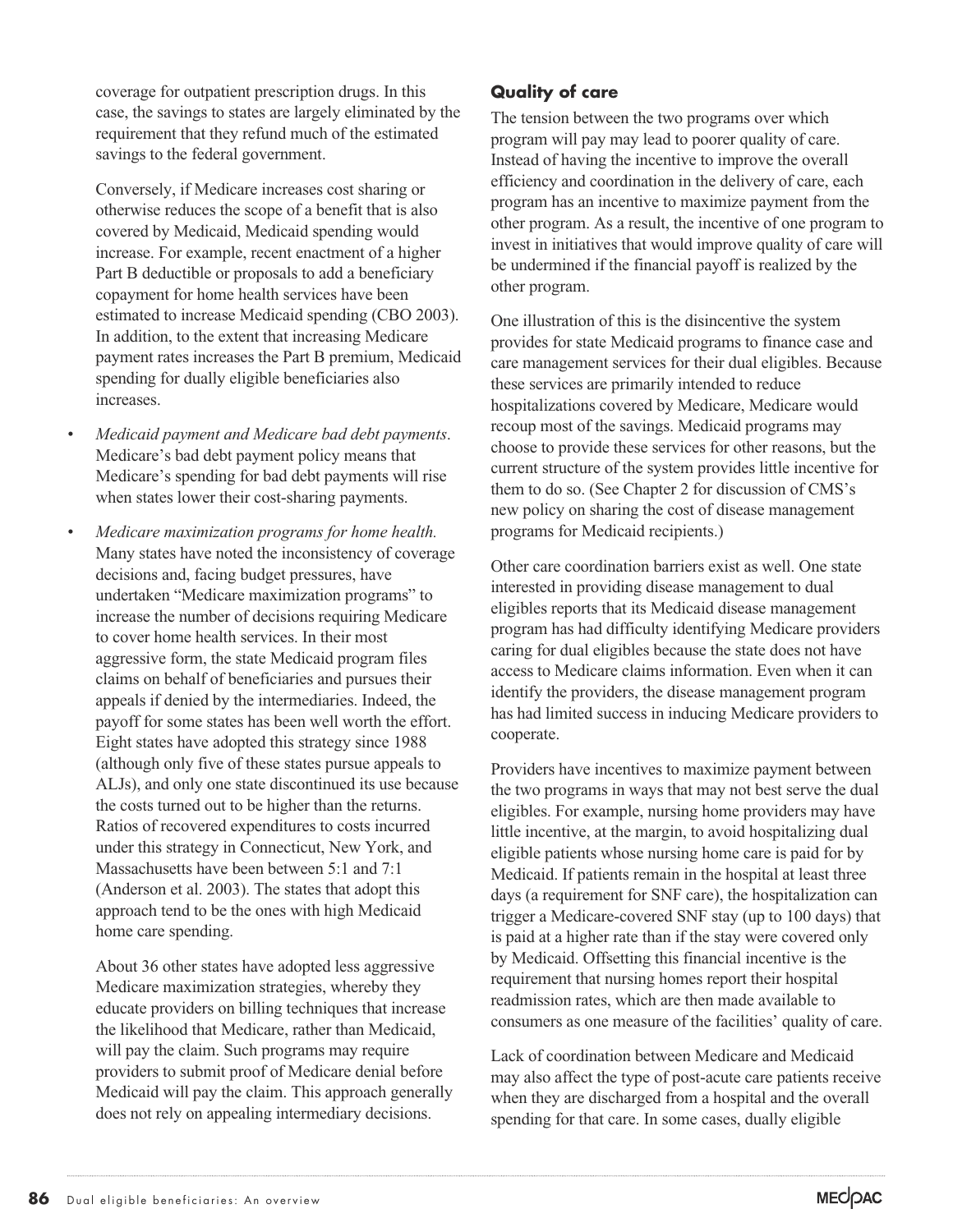patients needing long-term care are discharged to a SNF because the SNF care is covered by Medicare. Eventually, the 100 days of Medicare coverage expire or the patients' needs shift from skilled care to a lower level of care, and Medicaid becomes the primary payer. However, if Medicaid had been the primary payer from the beginning, the patients might have been advised about noninstitutional options at the outset of the stay, potentially leading to a better outcome for the patient and lower costs to Medicaid (Ryan and Super 2003).

### **Access to care**

Payment and coverage rules can affect access to care for dual eligibles in different ways. First, although Medicaid provides many services not available through Medicare, variation in Medicaid benefits across states means that not every dual eligible has access to the same benefits. For example, some states may cover dual eligibles for dental and hearing services; other states may not. Lack of coverage reduces access, particularly for low-income populations.

Second, Medicaid's role as a supplemental insurer in promoting access to care for dual eligibles may be diminished as a result of the BBA clarification that allows Medicaid to pay providers less than the full Medicare cost sharing amount. Because of this, total payments to providers for dual eligibles may be considerably below that for other beneficiaries.

As a supplemental insurer, Medicaid provides financial assistance to dual eligibles by paying beneficiaries' Part B premiums and limiting providers' ability to bill beneficiaries for cost sharing. In addition, Medicaid coverage—on top of Medicare coverage—may improve access to care for dual eligibles by generally paying providers more than they would have received if the beneficiaries had been covered by Medicare or Medicaid alone. Research indicates that physicians segment their potential patient pool based on insurer type and prefer to treat higher-paying patients first. Higher payments, therefore, encourage physicians to treat more dual eligible patients and, conversely, lower payments may discourage providers from caring for dual eligibles (Thompson 2003).

A study of nine states by the Department of Health and Human Services found that lowering the Medicare cost sharing paid by Medicaid decreased the likelihood that a dual eligible would have an outpatient physician visit and reduced the total number of visits the person would have. A 10 percent reduction in cost sharing decreased the

probability of having an outpatient visit by 3 percent. This effect was more significant for outpatient mental health treatment than for other outpatient care. Indeed, the probability of an outpatient mental health visit decreased by 21.3 percent in the study state with the highest payment reduction (Thompson 2003).

Third, conflicting payment and coverage rules may cause complications for providers. For example, a dual eligible who is receiving nursing home care (not SNF care) is eligible for Medicare coverage of durable medical equipment. However, if a nursing home has all of its beds certified for Medicare (which is increasingly the case), the DMERC will assume the patient is covered under the Medicare SNF benefit (which includes full payment for durable medical equipment) and will, therefore, deny the claim. The problem is that the DMERC does not now receive information about the patient's source of coverage, so the only information it has is the certification of the bed.

Another example of the coordination problem stems from state Medicare maximization programs that require home health providers to submit proof of Medicare denial before they can submit a claim to Medicaid for payment. Providers complain that this step delays receipt of payment.

### **Paying MA plans**

In general, MA plans are paid a capitated rate per enrollee based on the rate for the beneficiary's county of residence multiplied by a risk-adjustment factor that is intended to reflect the relative health status of the enrolled beneficiary. CMS has recently implemented a new risk-adjustment method—called the CMS hierarchical condition category model—that pays more accurately for patients' clinical needs. The method of payment for dual eligibles is not different than for other beneficiaries. However, because dual eligibles often have more health problems than nondual eligibles, the payments generated for dual eligibles by the new risk-adjustment formula would likely be higher than for nondual eligibles.

The risk-adjustment method includes an additional adjustment for beneficiaries enrolled in a PACE or demonstration plan—such as Minnesota Senior Health Options and Disability Health Options, Massachusetts Senior Care Options, or the Wisconsin Partnership Program (WPP)—which tend to have more frail dually eligible enrollees. This frailty adjuster, phased-in beginning in 2004, is intended to capture predictable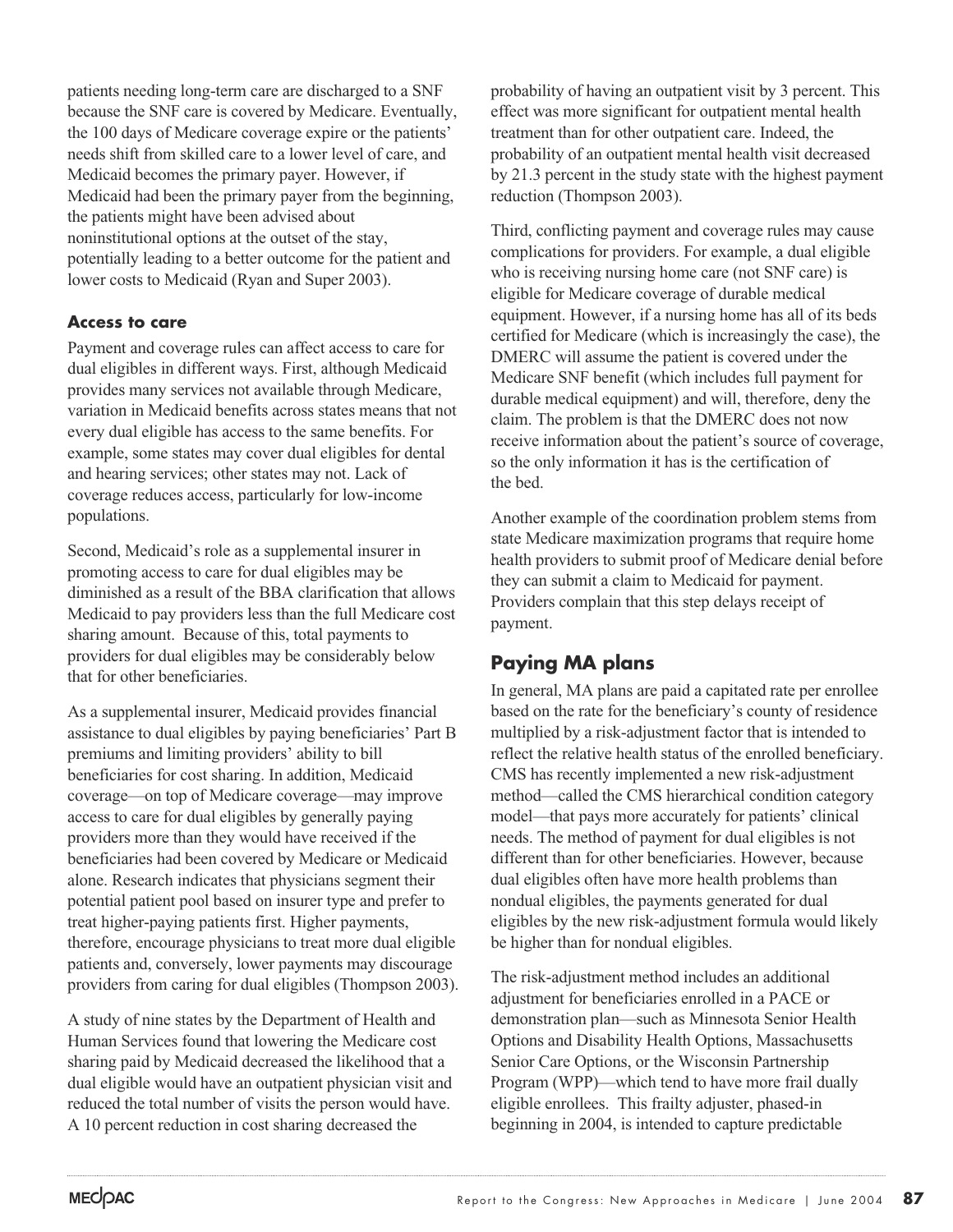differences in costliness but with less administrative burden for plans than the previous method.

The frailty adjuster is calculated for each plan based upon a weighted average of the number of limitations in ADLs among each plan's enrolled beneficiaries over 55 and living in the community. The frailty adjustment amount is added to the individual risk score to produce a total riskadjustment factor. In turn, this factor is multiplied by a base payment amount to produce a total payment amount. Table 3-11 provides an illustration of payment to plans for an aged dual eligible male.

Generally, this additional adjustment results in higher payment for the same frail beneficiary in a PACE or one of the demonstration plans than in a regular MA plan. The intent of this higher payment is to compensate these plans for enrolling such a high percentage of frail beneficiaries, compared with MA plans. In theory, MA plans that enroll a smaller percentage of frail beneficiaries may be better able to offset these beneficiaries' higher costs with payments plans get for much lower-cost beneficiaries.

### **Cost sharing**

Although Medicaid is the secondary payer for dual eligibles enrolled in managed care, Medicaid payment for beneficiaries' cost sharing is inconsistent and complicated by a number of factors:

- States have had difficulty informing plans which beneficiaries are dually eligible, so MA plans may not be aware that a beneficiary is also Medicaid eligible. As a result, the plan bills the beneficiary for cost sharing rather than billing Medicaid. Beneficiaries who are billed are often unaware that they are not liable for the expense and may pay the premium or cost sharing (or avoid care).
- The state may claim that the plan payment to the provider for cost sharing exceeds Medicaid payment for the same service and that Medicaid is therefore not required to pay.
- Physicians and other Medicare providers in the MA network may not be participating Medicaid providers and may not have billing systems compatible with Medicaid.

Payment for cost sharing may be further complicated by variations in state policy. Although most dual eligibles are in Medicare plans that are supplemented by Medicaid

FFS, some beneficiaries are in Medicaid health maintenance organizations (HMOs) for their Medicaidcovered services. States may allow, encourage, or forbid enrollment in Medicaid managed care if the beneficiary is in an MA plan; the rules may even vary by market area within a state. In particular, complications arise if beneficiaries receive care from providers that are not in the Medicaid HMO's network. Similarly, if Medicare provides a service that requires preauthorization from the Medicaid HMO, but fails to obtain that preauthorization, the HMO, depending on the state, may not be required to pay the associated cost sharing (Walsh and Clark 2002).

Furthermore, states are not required to pay MA plan premiums on behalf of their dual eligibles (Walsh and Clark 2002). This policy has become more significant recently given the decline in zero premium options that were available in many areas in the early- to mid-1990s. Some states, including California and Texas, have negotiated with plans so that they pay premiums in exchange for an MA benefit package that includes services, such as prescription drugs, that Medicaid would otherwise have to cover.

### **Special managed care programs for dual eligibles**

Several programs integrate the financing and delivery of care for the full range of health care needs of dual eligibles and thereby avert some of these coordination-of-benefit issues. By aligning incentives, this integrated payment approach is also intended to facilitate coordination of care for dual eligibles. The following three programs combine Medicare and Medicaid capitated payments to integrate care for the dual eligible population.

**PACE** The Program of All-Inclusive Care for the Elderly serves frail elderly beneficiaries, age 55 and older, who meet states' standards for nursing home placement and reside in areas served by the PACE organizations. Most enrollees are dually eligible.

These plans receive separate capitated payments from Medicare and Medicaid. Until now, the Medicare rate was equal to 2.39 times the Medicare county rate amount for MA plans, but, as noted earlier, this adjustment is being replaced with a frailty adjuster based on limitations in ADLs among enrollees in the plan. The PACE plan negotiates the Medicaid rate with the state Medicaid agency. Separate contracts mean that plans still have to deal with two payers and the inefficiencies that result.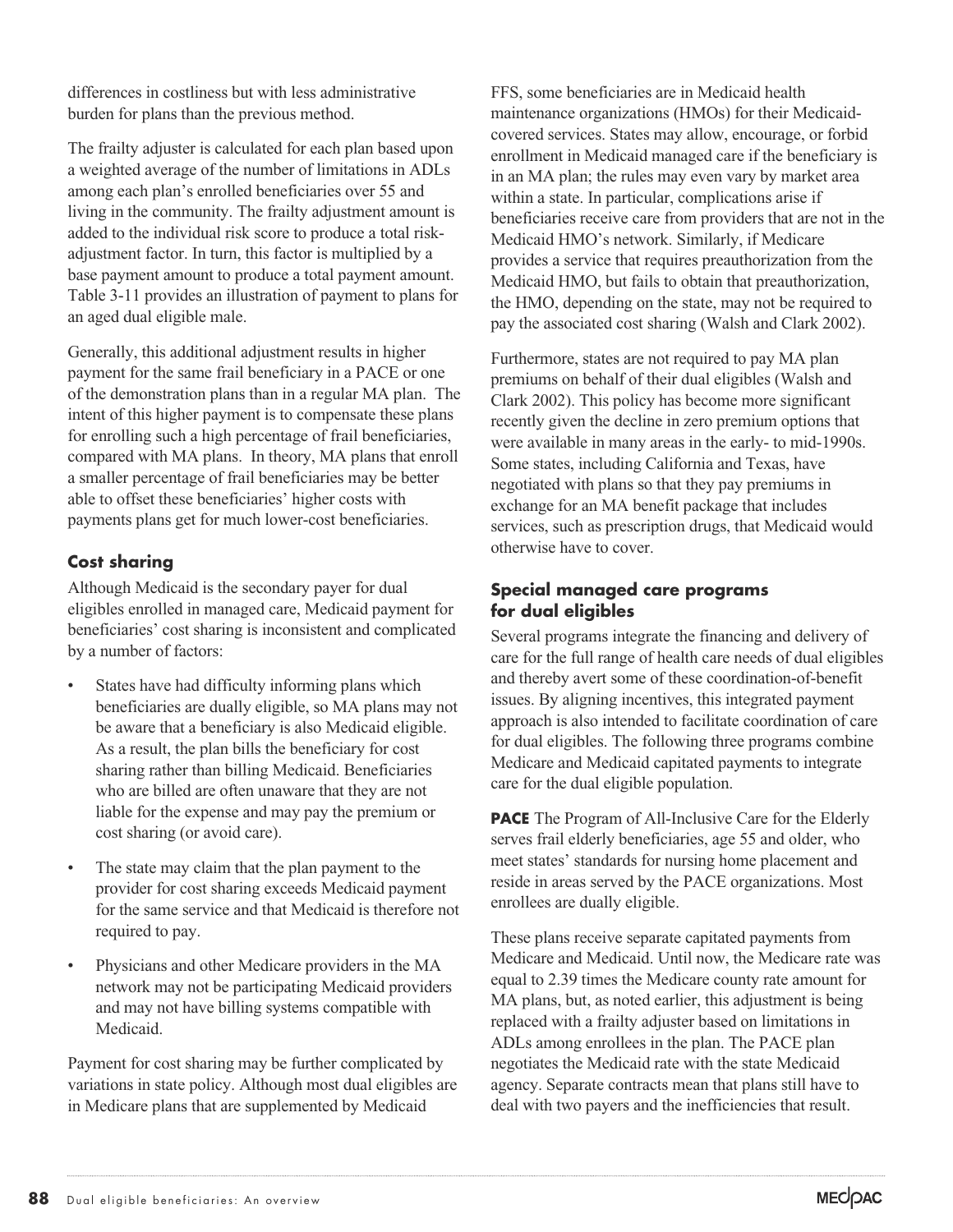### **Payments to PACE or demonstration plans are often higher than to MA plans**

| Plan                                                           | <b>Base rate</b> | Individual<br>risk score | Frailty<br>adiustor | <b>Total risk</b><br>adjustment<br>factor | Total<br>payment |
|----------------------------------------------------------------|------------------|--------------------------|---------------------|-------------------------------------------|------------------|
| Medicare Advantage                                             | \$550            | .18                      |                     | l 18                                      | \$649            |
| PACE or demonstration (with average<br>of 3-4 ADL limitations) | 550              | .18                      | .34                 | .52                                       | 836              |

Note: ADL (activity of daily living), PACE (Program of All-Inclusive Care for the Elderly), MA (Medicare Advantage). This example is based on a male age 65 or older. Frailty factor varies between –.14 and 1.09 depending upon the weighted average number of ADLs with which enrollees have difficulty.

PACE plans feature a comprehensive medical and social service delivery system, a multidisciplinary team that provides services in an adult day health center setting, and in-home and referral services in accordance with participants' needs. The BBA allowed states to implement nonprofit PACE plans without applying for a federal waiver. For-profit PACE plans still must apply for a waiver.

An evaluation of the PACE program found that its enrollees had much lower rates of home health use and inpatient hospitalization and higher rates of ambulatory care than a comparison group. The differences persisted after two years of enrollment, but to a smaller extent. PACE enrollees also reported better health status and quality of life, and, holding other factors constant, they showed a lower mortality rate. Those with the most ADL limitations experienced the most marked decreases in hospital use, decreases in nursing home days, and improvements in self-reported quality of life (CMS 1998).

**State demonstration waivers** Several state programs operate under the Medicare demonstration authority, including:

• Minnesota Senior Health Options and Disability Health Options, in which Medicare and Medicaid each pay a capitated rate for their respective benefits, including home- and community-based care and nursing facility services (except for those provided beyond 180 days, which are paid on an FFS basis). Enrollment is offered to dually eligible seniors and disabled persons—both those that qualify for nursing home care ("nursing home certified") and those that do not—as a voluntary option to Minnesota's mandatory managed care program.

The state oversees a single contract with plans to provide Medicare and Medicaid services. It is therefore able to create a single point of accountability, avoid regulatory duplication, and resolve differences between Medicare and Medicaid. It has merged enrollment processes, membership materials, grievance procedures, and data reporting requirements. However, reflecting CMS's stance against granting states control over Medicare funds, Medicare and Medicaid capitation payments are always pooled at the plan and not the state level (Miller and Weissert 2003).

• Wisconsin Partnership Program, in which four community-based organizations enter into a Medicaid managed care contract with the Wisconsin Department of Health and Family Services and a Medicare contract with CMS. They receive monthly capitated payments for each participant, from which they pay for all participant services. WPP serves both seniors over 55 and physically disabled dual eligibles. Qualifying beneficiaries must be nursing home certified.

**Evercare** This demonstration plan largely serves a dual eligible population. In Texas, an Evercare plan accepts capitated payments from both Medicare and Medicaid and offers an integrated product that manages the full range of long-term care services.

The Evercare model provides case management for nursing home residents to reduce the need for hospital and emergency room care. Evercare employs a cadre of nurse practitioners who work cooperatively with residents' primary care physicians. The physicians are paid more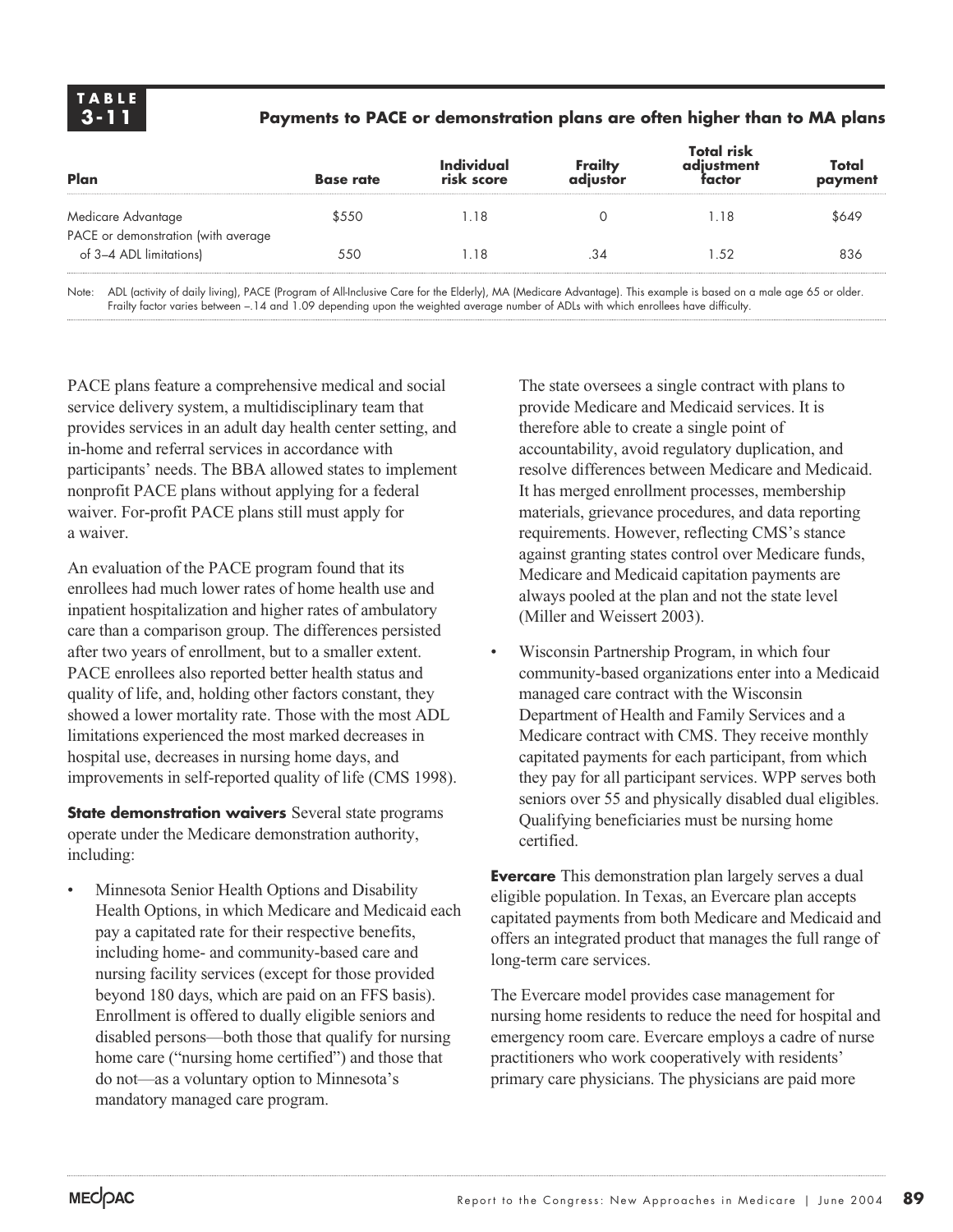generously than under FFS Medicare. Evaluations have found that Evercare resulted in reduced hospitalizations compared with control groups and that care is at least comparable with what is available in the FFS environment (Kane et al. 2003, 2002). It currently operates in 11 states and has 24,000 enrollees, about 75 percent of whom are dually eligible.

### **The implications of payment rules for MA**

### **Coordination of benefits is confusing and threatens the protection intended by dual coverage**

As noted above, Medicaid payment of MA plan cost sharing is inconsistent. Many beneficiaries are confused about their benefits and, so, cannot be effective advocates for themselves when they are inappropriately billed for cost sharing. As a result, many dual eligibles are paying for MA plan cost sharing. This situation undermines the protection that Medicaid coverage was intended to provide if, as a result, beneficiaries spend more out-of-pocket and avoid needed care.

### **MA plans that charge premiums may be a less viable option for dual eligibles**

States are not required to pay the MA plan premium on behalf of dual eligibles, and after three consecutive months of nonpayment, plans may disenroll a beneficiary. Plans can elect to charge a premium but not collect it from some members, such as dual eligibles. While nothing prohibits plans from doing this, they are not allowed to advertise that they do. Thus, the policy may keep dual eligibles from enrolling in plans that charge a premium.

If MA enrollment does not provide added value to dual eligibles in terms of enhanced benefits or improved quality, then policies that discourage enrollment of dual eligibles in MA plans may be acceptable. On the other hand, if dual eligibles are disadvantaged by not having the option to enroll in an MA plan, policymakers may want to consider policies that encourage more states to allow dual eligibles to enroll in plans with premiums. (At a minimum, it would appear that QMBs who were not also eligible for full Medicaid benefits would particularly benefit from enrollment if plans covered non-Medicare services.)

### **Opportunities to integrate benefits for dual eligibles are limited**

A variety of factors limit the ability of managed care plans to integrate care effectively. First, the failure of Medicaid programs to notify plans promptly of accurate enrollment information may limit access to benefits. For example, dual eligibles are able to access additional durable medical equipment, home health, pharmacy, and long-term care benefits, but only if plan staff, providers, or beneficiaries are aware of that coverage (Walsh et al. 2003).

Second, having beneficiaries enrolled in one managed care plan for Medicare benefits and another for Medicaid benefits raises a variety of problems for coordination of care. For example, a Medicaid HMO often has no opportunity to provide case management or direct its members to in-network providers. Similarly, the Medicare HMO does not have an incentive to manage beneficiaries' care to avoid long-term care spending.

Third, case studies suggest that even when beneficiaries are enrolled in Medicare and Medicaid managed care plans (but not an integrated plan) offered by the same managed care organization, coordination of care is challenging. Beneficiaries have two separate membership cards and different points of contact for their Medicare and Medicaid benefits. Plans may not be equipped to coordinate across the requirements of the two programs. Also, most Medicaid managed care plans are not responsible for long-term care services. Additional coordination with state long-term care agency personnel is necessary (Walsh et al. 2003).

### **Integrated financing and care delivery have unrealized potential**

Many of these coverage and payment issues are generally alleviated if the dual eligible is enrolled in the same plan for both Medicare- and Medicaid-covered services, and if that plan is committed to integrating benefits. This integration can occur under the various Medicare and Medicaid integrated plans (e.g., PACE, WPP) as well as, in rare instances, in MA plans that also participate in Medicaid. However, these integrated plans serve only a small fraction of dual eligibles. Recent legislation authorizing specialized plans partly addresses this limitation by removing regulatory barriers for plans that would like to offer a product exclusively to dual eligibles. But, for MA plans that prefer to serve a more diverse population, barriers still exist.  $\blacksquare$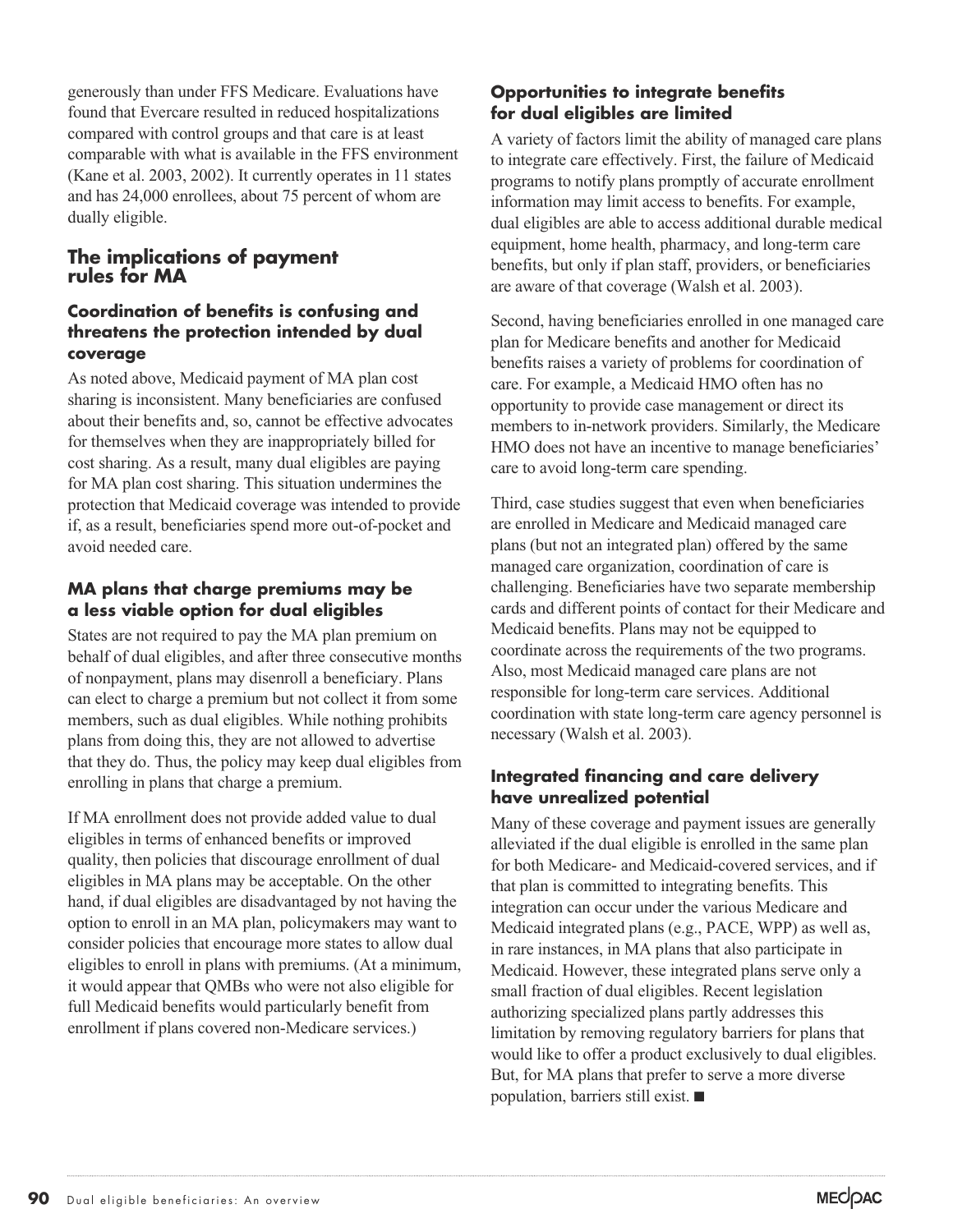### **Endnotes**

- 1 The range in the estimated number of dual eligibles reflects differences in whether someone is counted as a dual eligible if Medicaid was their predominant source of supplemental coverage for the year or if they had just one month of Medicaid coverage in a year. The analyses in this chapter are based on the former, which corresponds to the lower figure.
- 2 Beginning in 2006, prescription drug coverage will be included in the Medicare benefit package. (This is discussed in the section, "Coverage and coordination of benefits.")
- 3 Beneficiaries in nursing homes qualify for this benefit if they have incomes less than or equal to 300 percent of the Supplemental Security Income level and have assets no greater than \$2,000 (individual) or \$3,000 (married).
- 4 In states that have opted to provide full Medicaid benefits up to 100 percent of poverty, beneficiaries may be QMBs who also receive Medicaid coverage for the wrap-around benefits.
- 5 Participation among those who are only eligible for the QMB program (and not for full Medicaid coverage) is likely lower than 78 percent.
- 6 The federal poverty level was \$8,494 for people living alone and \$10,715 for married couples in 2001.
- 7 The definitions of the subgroups of dual eligibles draw directly upon the approach developed by Sandy Foote and Chris Hogan in their analysis of the Medicare disabled population (Foote and Hogan 2001).
- 8 Beneficiaries were assigned to subgroups using a hierarchy that first assigned beneficiaries to the mental and cognitive impairments category based on diagnosis codes as well as prescription drug use. These people may also have physical limitations. The other two categories include all beneficiaries who do not have a mental or cognitive impairment.
- 9 This finding is based upon a separate MedPAC analysis of the 5 percent Denominator file for 2001.
- 10 This analysis updates work by Liu and others based on 1993 MCBS data (Liu et al. 1998).
- 11 CAHPS was originally developed for use with private health plans by a consortium including Harvard Medical School, RAND, Inc., and Research Triangle Institute, with support from the Agency for Healthcare Research and Quality and CMS. It was subsequently adapted for surveying beneficiaries in Medicare Advantage plans and fee-forservice Medicare. It does not include institutionalized beneficiaries. CMS has administered CAHPS to between 168,000 and 178,000 fee-for-service beneficiaries annually since 2000. With response rates of 70 to 80 percent, the CAHPS surveys are the largest surveys of Medicare beneficiaries.
- 12 One bias that can affect survey responses is socially desirable response set bias, which is the tendency of respondents to answer in a way that they perceive to be consistent with societal norms rather than based on their own personal experience. Another possible bias is acquiescent response set bias, which is the propensity of respondents to agree with a question regardless of its content. Studies have shown that survey participants with lower income or education levels exhibit these biases (Ross et al. 1995, Ross and Mirowsky 1984, Ware 1978), and older respondents have also been shown to acquiesce or respond in a perceived socially desirable way (Klein 1972, Ross et al. 1995).
- 13 The exception is beneficiaries with public supplemental insurance, such as that from the Department of Veterans Affairs: These beneficiaries do not rate their access to care as significantly different than dual eligibles.
- 14 Those with income below 100 percent of poverty level pay \$1 per generic and \$3 per brand name drug. Those with income over 100 percent of poverty pay \$2 per generic and \$5 per brand name drug.
- 15 The MMA requires that the ALJ function be transferred from the Social Security Administration (SSA) to the Department of Health and Human Services for Medicare appeals by October 2005. This change addresses criticism that SSA ALJs were not sufficiently knowledgeable about Medicare.